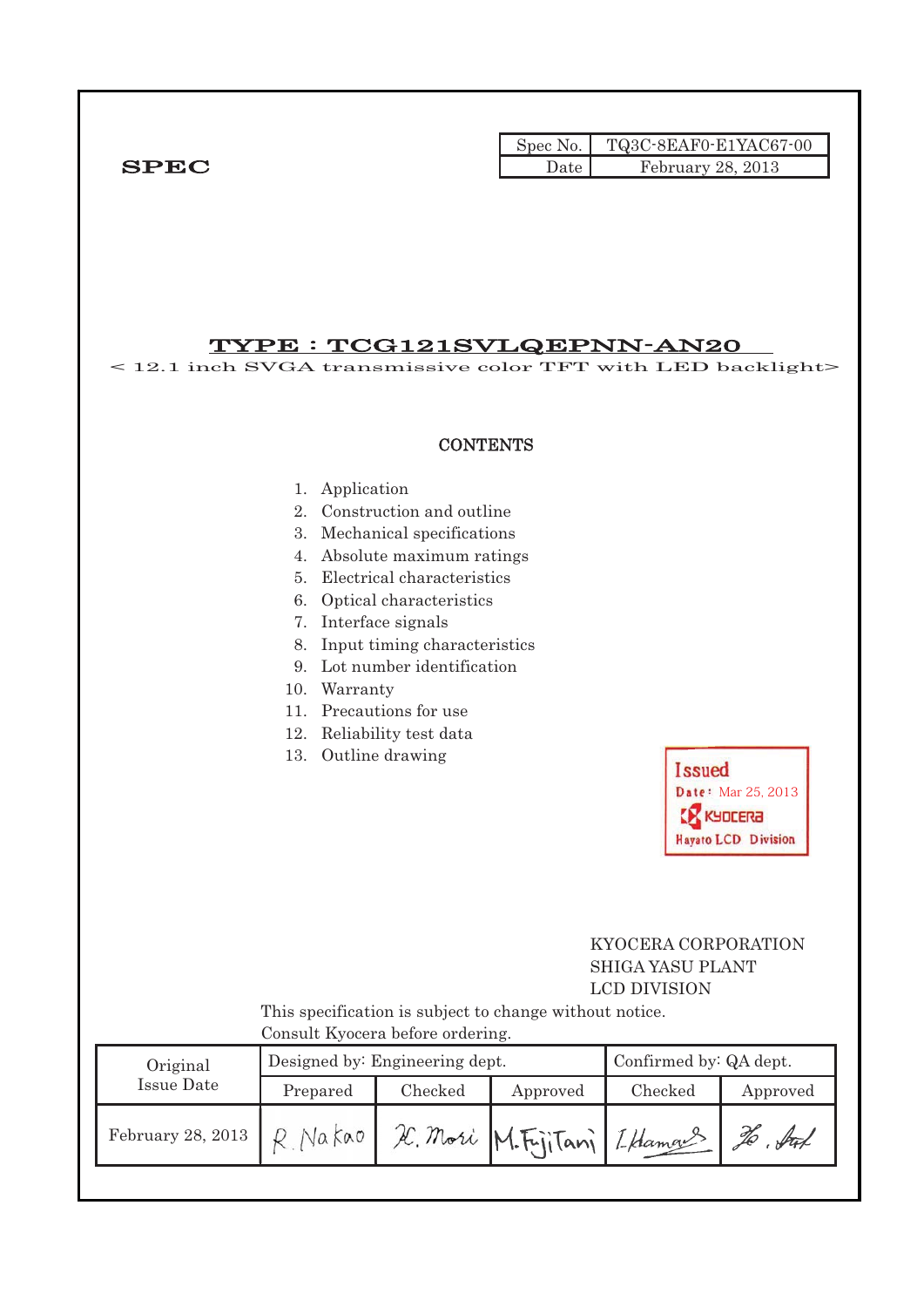# Warning

- 1. This Kyocera LCD module has been specifically designed for use only in electronic devices and industrial machines in the area of audio control, office automation, industrial control, home appliances, etc. The module should not be used in applications where the highest level of safety and reliability are required and module failure or malfunction of such module results in physical harm or loss of life, as well as enormous damage or loss. Such fields of applications include, without limitation, medical, aerospace, communications infrastructure, atomic energy control. Kyocera expressly disclaims any and all liability resulting in any way to the use of the module in such applications.
- 2. Customer agrees to indemnify, defend and hold Kyocera harmless from and against any and all actions, claims, damages, liabilities, awards, costs, and expenses, including legal expenses, resulting from or arising out of Customer's use, or sale for use, or Kyocera modules in applications.

# Caution

1. Kyocera shall have the right, which Customer hereby acknowledges, to immediately scrap or destroy tooling for Kyocera modules for which no Purchase Orders have been received from the Customer in a two-year period.

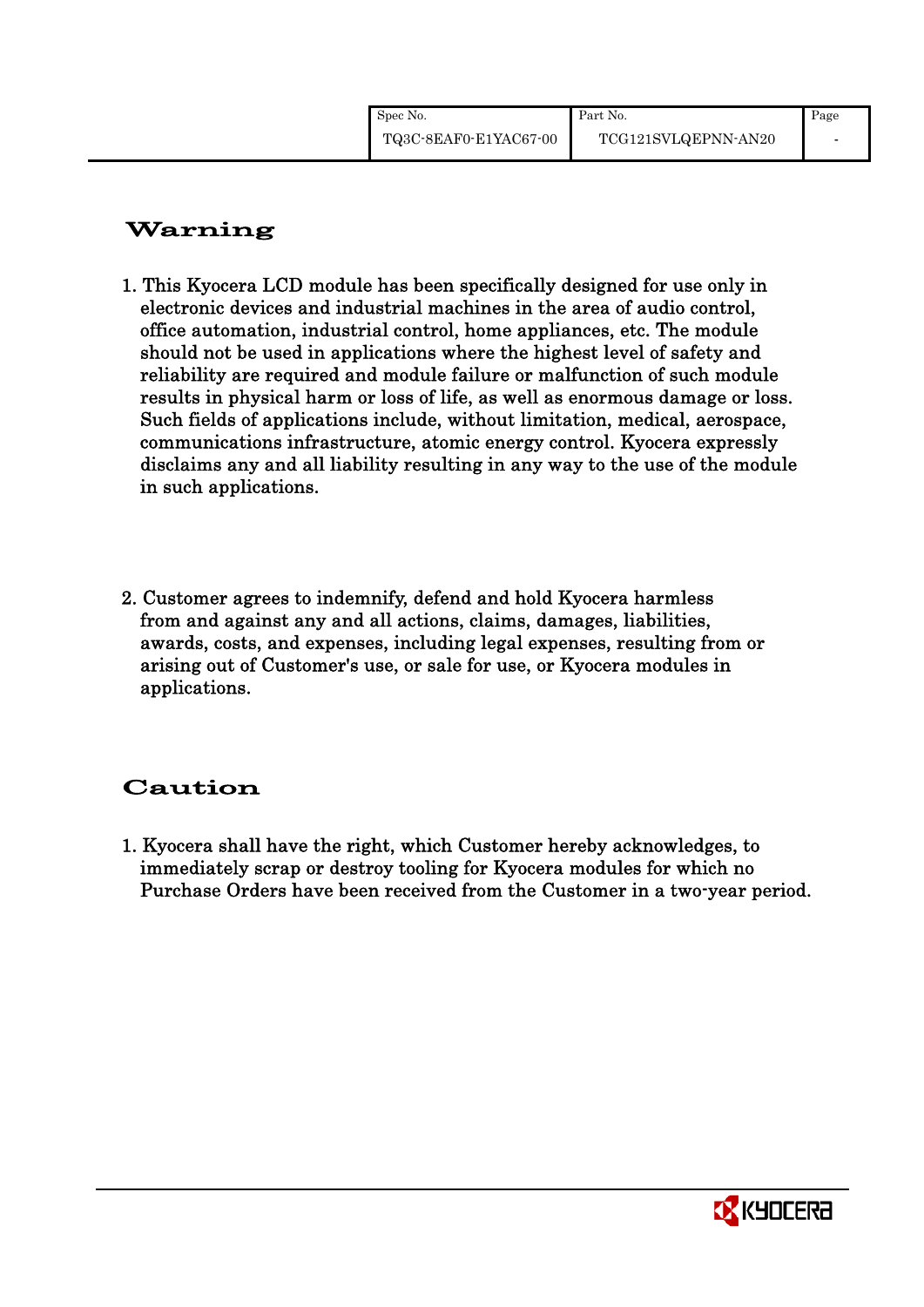|                  |      |                                                                                            |  | ${\rm Spec}$ No.                                             |          | Part No. $\,$ |               |          |  |
|------------------|------|--------------------------------------------------------------------------------------------|--|--------------------------------------------------------------|----------|---------------|---------------|----------|--|
|                  |      | ${\bf TQ3C\text{-}8EAF0\text{-}E1YAC67\text{-}00}$<br>$\operatorname{TCG121SVLQEPNN-AN20}$ |  |                                                              |          |               |               |          |  |
|                  |      |                                                                                            |  | Revision record                                              |          |               |               |          |  |
|                  |      |                                                                                            |  | Confirmed by $: QA$ dept.<br>Designed by : Engineering dept. |          |               |               |          |  |
|                  | Date | Prepared                                                                                   |  | Checked                                                      | Approved |               | $\rm Checked$ | Approved |  |
|                  |      |                                                                                            |  |                                                              |          |               |               |          |  |
|                  |      |                                                                                            |  |                                                              |          |               |               |          |  |
| ${\rm Rev. No.}$ | Date | Page                                                                                       |  |                                                              |          | Descriptions  |               |          |  |
|                  |      |                                                                                            |  |                                                              |          |               |               |          |  |
|                  |      |                                                                                            |  |                                                              |          |               |               |          |  |
|                  |      |                                                                                            |  |                                                              |          |               |               |          |  |
|                  |      |                                                                                            |  |                                                              |          |               |               |          |  |
|                  |      |                                                                                            |  |                                                              |          |               |               |          |  |
|                  |      |                                                                                            |  |                                                              |          |               |               |          |  |
|                  |      |                                                                                            |  |                                                              |          |               |               |          |  |
|                  |      |                                                                                            |  |                                                              |          |               |               |          |  |
|                  |      |                                                                                            |  |                                                              |          |               |               |          |  |
|                  |      |                                                                                            |  |                                                              |          |               |               |          |  |
|                  |      |                                                                                            |  |                                                              |          |               |               |          |  |
|                  |      |                                                                                            |  |                                                              |          |               |               |          |  |
|                  |      |                                                                                            |  |                                                              |          |               |               |          |  |
|                  |      |                                                                                            |  |                                                              |          |               |               |          |  |
|                  |      |                                                                                            |  |                                                              |          |               |               |          |  |
|                  |      |                                                                                            |  |                                                              |          |               |               |          |  |
|                  |      |                                                                                            |  |                                                              |          |               |               |          |  |
|                  |      |                                                                                            |  |                                                              |          |               |               |          |  |
|                  |      |                                                                                            |  |                                                              |          |               |               |          |  |
|                  |      |                                                                                            |  |                                                              |          |               |               |          |  |
|                  |      |                                                                                            |  |                                                              |          |               |               |          |  |
|                  |      |                                                                                            |  |                                                              |          |               |               |          |  |
|                  |      |                                                                                            |  |                                                              |          |               |               |          |  |
|                  |      |                                                                                            |  |                                                              |          |               |               |          |  |
|                  |      |                                                                                            |  |                                                              |          |               |               |          |  |
|                  |      |                                                                                            |  |                                                              |          |               |               |          |  |
|                  |      |                                                                                            |  |                                                              |          |               |               |          |  |
|                  |      |                                                                                            |  |                                                              |          |               |               |          |  |
|                  |      |                                                                                            |  |                                                              |          |               |               |          |  |
|                  |      |                                                                                            |  |                                                              |          |               |               |          |  |
|                  |      |                                                                                            |  |                                                              |          |               |               |          |  |
|                  |      |                                                                                            |  |                                                              |          |               |               |          |  |
|                  |      |                                                                                            |  |                                                              |          |               |               |          |  |
|                  |      |                                                                                            |  |                                                              |          |               |               |          |  |
|                  |      |                                                                                            |  |                                                              |          |               |               |          |  |
|                  |      |                                                                                            |  |                                                              |          |               |               |          |  |

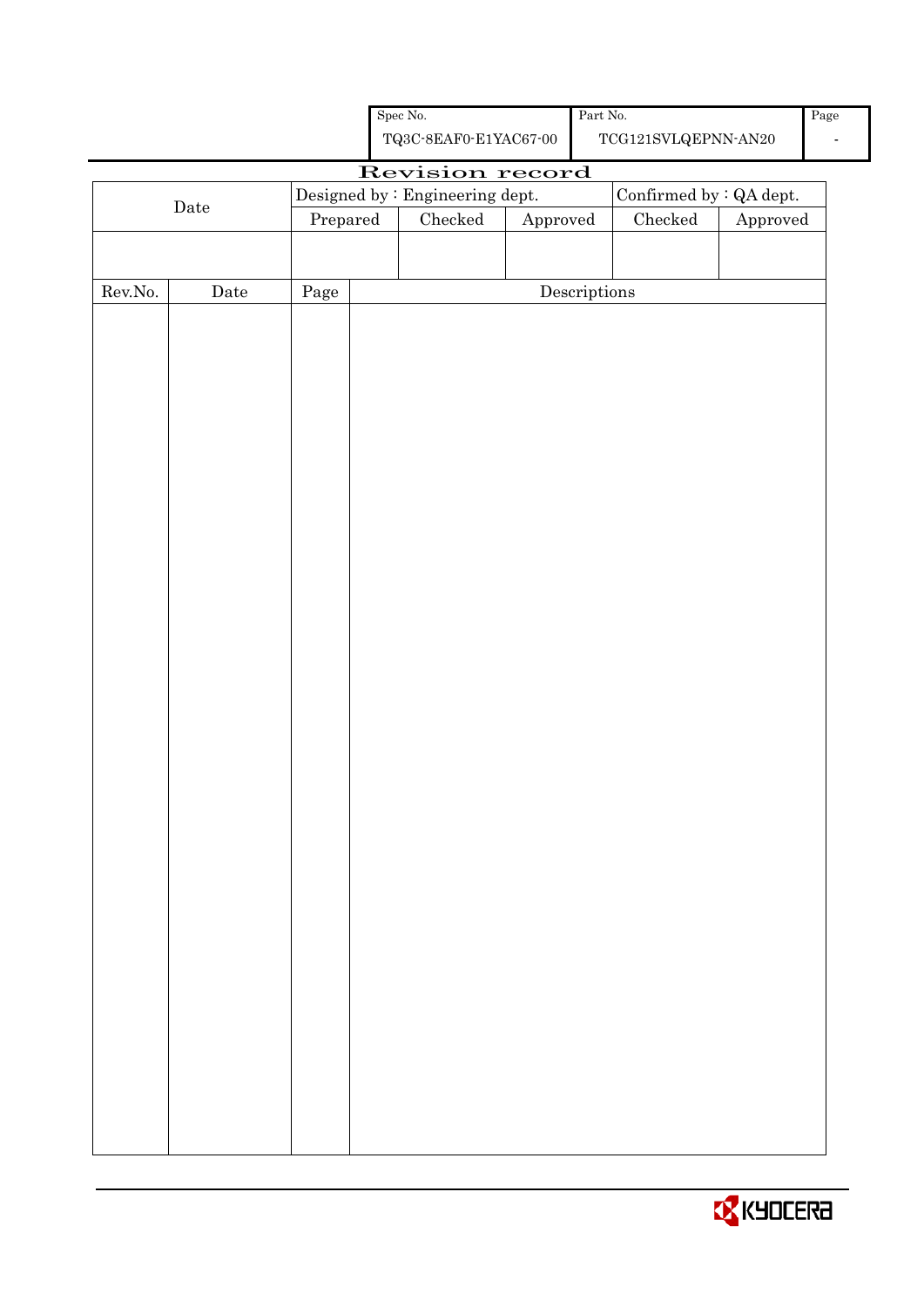| Spec No.              | Part No.            | Page |
|-----------------------|---------------------|------|
| TQ3C-8EAF0-E1YAC67-00 | TCG121SVLQEPNN-AN20 |      |

# 1. Application

This document defines the specification of TCG121SVLQEPNN-AN20. (RoHS Compliant)

#### 2. Construction and outline

| LCD.               | : Transmissive color dot matrix type TFT                   |
|--------------------|------------------------------------------------------------|
| Backlight system   | : LED                                                      |
| Polarizer          | : Anti-Glare treatment                                     |
| Interface          | : LVDS                                                     |
| Additional circuit | : Timing controller, Power supply $(3.3V)$ input)          |
|                    | : Constant current circuit for LED Backlight $(12V$ input) |

#### 3. Mechanical specifications

| <b>Item</b>               | Specification                                                 | Unit |
|---------------------------|---------------------------------------------------------------|------|
| Outline dimensions<br>-1) | $265(W)\times(207.7)(H)\times9.6(D)$                          | mm   |
| Active area               | $246(W) \times 184.5(H)$<br>$(30.8cm/12.1$ inch $(Diagonal))$ | mm   |
| Dot format                | $800 \times (R, G, B)(W) \times 600(H)$                       | dot  |
| Dot pitch                 | $0.1025(W)\times0.3075(H)$                                    | mm   |
| 2)<br>Base color          | Normally Black                                                |      |
| <b>Mass</b>               | 670                                                           | g    |

1) Projection not included. Please refer to outline for details.

2) Due to the characteristics of the LCD material, the color varies with environmental temperature.

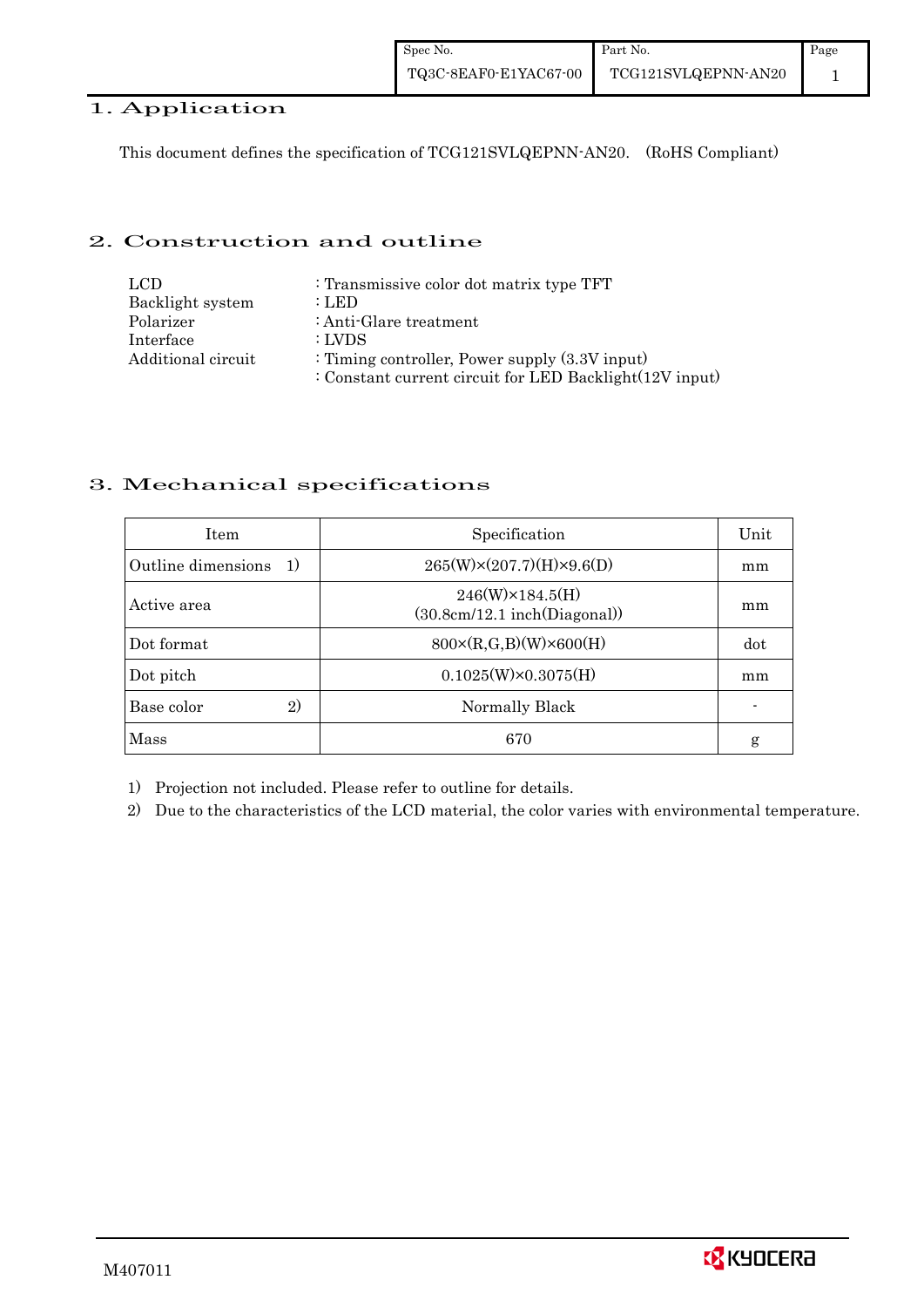#### 4. Absolute maximum ratings

|                               | Item                            | Symbol       | Min.   | Max.         | Unit |
|-------------------------------|---------------------------------|--------------|--------|--------------|------|
| Supply voltage $(+3.3V)$      | $\rm V_{DD}$                    | $-0.3$       | 4.0    | V            |      |
| Supply voltage $(+12V)$       |                                 | $\rm V_{IN}$ | $-0.3$ | 14.0         | V    |
| Input signal<br>voltage<br>1) | $(i=0,1,2,3)$<br>RxINi+, RxINi- | $V_{I1}$     | $-0.3$ | 2.8          |      |
|                               | CK IN+, CK IN-                  | $\rm V_{I2}$ | $-0.3$ | 2.8          | V    |
|                               | <b>SELLVDS</b>                  | $\rm V_{I3}$ | $-0.3$ | $V_{DD}+0.5$ | V    |
|                               | BLBRT, BLEN                     | $\rm V_{I4}$ | $-0.3$ | $\rm V_{IN}$ |      |

4-1. Electrical absolute maximum ratings

1) V<sub>DD</sub> must be supplied correctly within the range described in  $5$ -1.

#### 4-2. Environmental absolute maximum ratings

| Item                  |    | Symbol                  | Min.  | Max. | Unit        |
|-----------------------|----|-------------------------|-------|------|-------------|
| Operating temperature | 1) | Top                     | $-20$ | 70   | $\circ$ C   |
| Storage temperature   | 2) | <b>T</b> <sub>STO</sub> | $-30$ | 80   | $^{\circ}C$ |
| Operating humidity    | 3) | $H_{OP}$                | 10    | 4)   | %RH         |
| Storage humidity      | 3) | <b>H</b> <sub>sto</sub> | 10    | 4)   | %RH         |
| Vibration             |    |                         | 5)    | 5)   |             |
| Shock                 |    |                         | 6)    | 6)   |             |

- 1) Operating temperature means a temperature which operation shall be guaranteed. Since display performance is evaluated at 25°C, another temperature range should be confirmed.
- 2) Temp. =  $-30^{\circ}$ C 48h, Temp. =  $80^{\circ}$ C 168h Store LCD at normal temperature/humidity. Keep them free from vibration and shock. An LCD that is kept at a low or a high temperature for a long time can be defective due to other conditions, even if the low or high temperature satisfies the standard. (Please refer to "Precautions for Use" for details.)
- 3) Non-condensing
- 4) Temp. 40°C, 85%RH Max.
	- Temp. 40°C, Absolute humidity shall be less than 85%RH at 40°C.
- 5)

| Frequency       | 55 Hz<br>10   | Acceleration value            |
|-----------------|---------------|-------------------------------|
| Vibration width | $0.15$ m m    | $(0.3 \quad 9 \text{ m/s}^2)$ |
| Interval        | $10-55-10$ Hz | minutes                       |

 2 hours in each direction X, Y, Z (6 hours total) EIAJ ED-2531

6) Acceleration: 490 m/s2, Pulse width: 11 ms 3 times in each direction:  $\pm X$ ,  $\pm Y$ ,  $\pm Z$ EIAJ ED-2531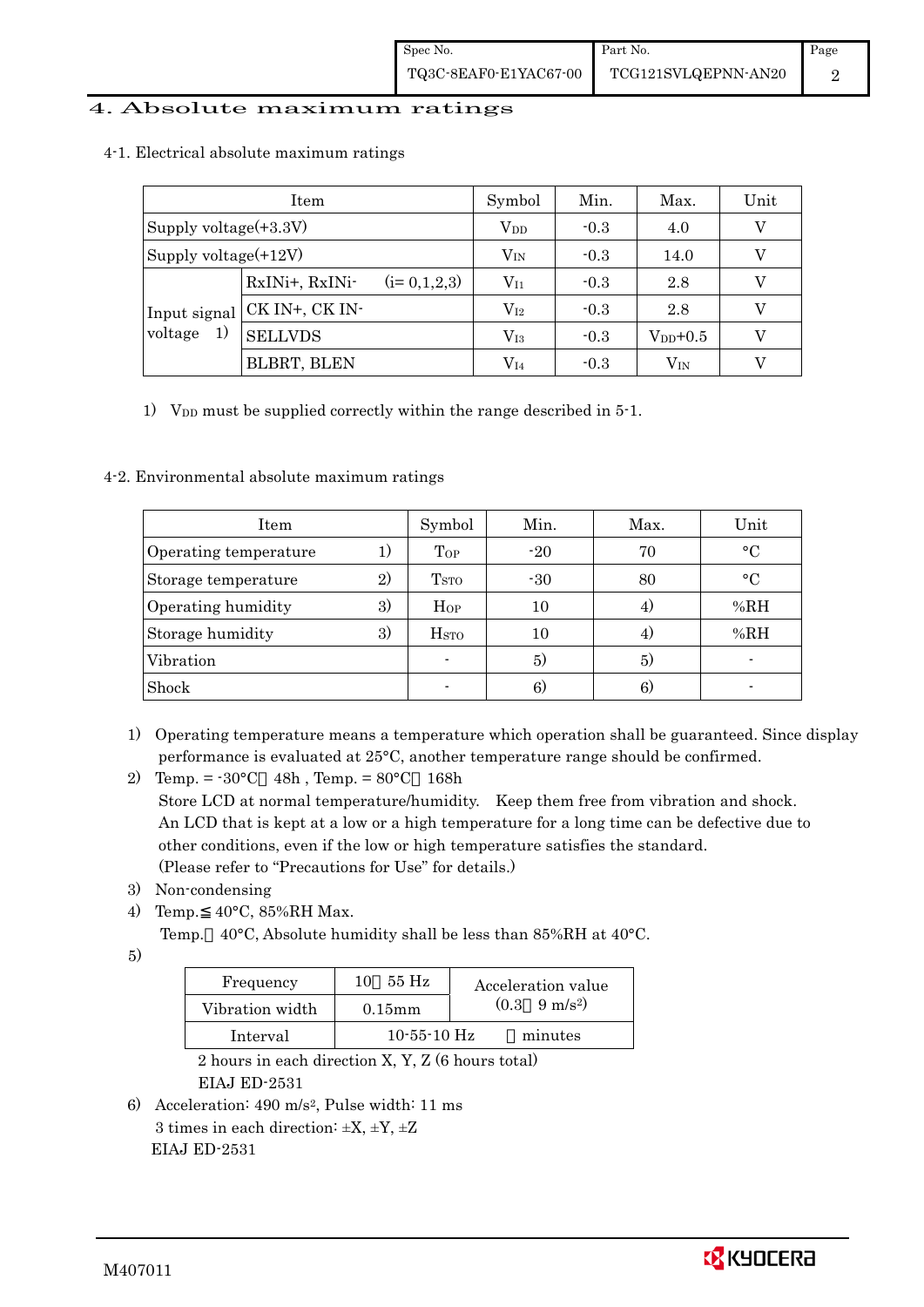# 5. Electrical characteristics

#### 5-1. LCD

|                                     |       |                 |                          |                          |                          | Temp. $= -20$            | $70^{\circ}$ C |
|-------------------------------------|-------|-----------------|--------------------------|--------------------------|--------------------------|--------------------------|----------------|
| Item                                |       | Symbol          | Condition                | Min.                     | Typ.                     | Max.                     | Unit           |
| Supply voltage                      | 1)    | $V_{DD}$        |                          | 3.0                      | $\!3.3\!$                | $3.6\,$                  | $\mathbf{V}$   |
| Current consumption                 |       | I <sub>DD</sub> | 2)                       | $\overline{\phantom{a}}$ | 290                      | 370                      | mA             |
| Permissive input ripple voltage     |       | $V_{RP}$        | $V_{DD}=3.3V$            | $\frac{1}{2}$            | $\overline{\phantom{a}}$ | 100                      | $mVp-p$        |
|                                     |       | $V_{IL}$        | "Low" level              | $\mathbf{0}$             | $\overline{\phantom{a}}$ | 0.8                      | $\mathbf V$    |
| Input signal voltage                | 3)    | V <sub>IH</sub> | "High" level             | 2.0                      | $\overline{\phantom{a}}$ | <b>V</b> <sub>DD</sub>   | $\rm V$        |
|                                     |       | $I_{OL}$        | $V_{I3}=0V$              | $-10$                    | $\overline{\phantom{a}}$ | 10                       | $\mu A$        |
| Input leak current                  |       | $I_{OH}$        | $V_{I3} = 3.3V$          | $\overline{\phantom{a}}$ | $\overline{\phantom{a}}$ | 400                      | $\mu A$        |
| LVDS Input voltage                  | 4)    | $V_{L}$         |                          | $\mathbf{0}$             | $\overline{\phantom{a}}$ | 1.9                      | $\mathbf V$    |
| Differential input voltage          | 4)    | $V_{ID}$        | $\overline{a}$           | 250                      | 350                      | 450                      | mV             |
| Differential input                  |       | $V_{TL}$        | "Low" level              | $V_{CM}$ -100            | $\overline{\phantom{a}}$ | $\overline{\phantom{a}}$ | mV             |
| threshold voltage                   | 4) 5) | V <sub>TH</sub> | "High" level             |                          | $\overline{\phantom{a}}$ | $V_{CM}$ +100            | mV             |
| Terminator                          |       | $R_1$           |                          | $\blacksquare$           | 100                      |                          |                |
|                                     |       | t1              |                          | 0.1                      | $\blacksquare$           | 10                       | ms             |
|                                     |       | t2              | $\overline{\phantom{a}}$ | $\boldsymbol{0}$         | $\blacksquare$           | $\overline{\phantom{a}}$ | ms             |
|                                     |       | t3              | $\overline{a}$           | $\mathbf{0}$             | $\blacksquare$           | $\blacksquare$           | ms             |
|                                     |       | t4              | $\blacksquare$           | 1.0                      | $\overline{\phantom{a}}$ | $\blacksquare$           | $\mathbf{s}$   |
| V <sub>DD</sub> -turn-on conditions | 1) 6) | t5              | $\overline{a}$           | 200                      | $-$                      | $\blacksquare$           | ms             |
|                                     |       | t6              | $\blacksquare$           | 200                      | $\overline{\phantom{a}}$ | $\overline{\phantom{a}}$ | ms             |
|                                     |       | t7              | $\overline{\phantom{0}}$ | $\overline{0}$           | $\overline{\phantom{a}}$ | 10                       | $\mathbf{s}$   |
|                                     |       | t8              |                          | $\boldsymbol{0}$         |                          | $\overline{\phantom{a}}$ | ms             |

<sup>1)</sup> V<sub>DD</sub>-turn-on conditions

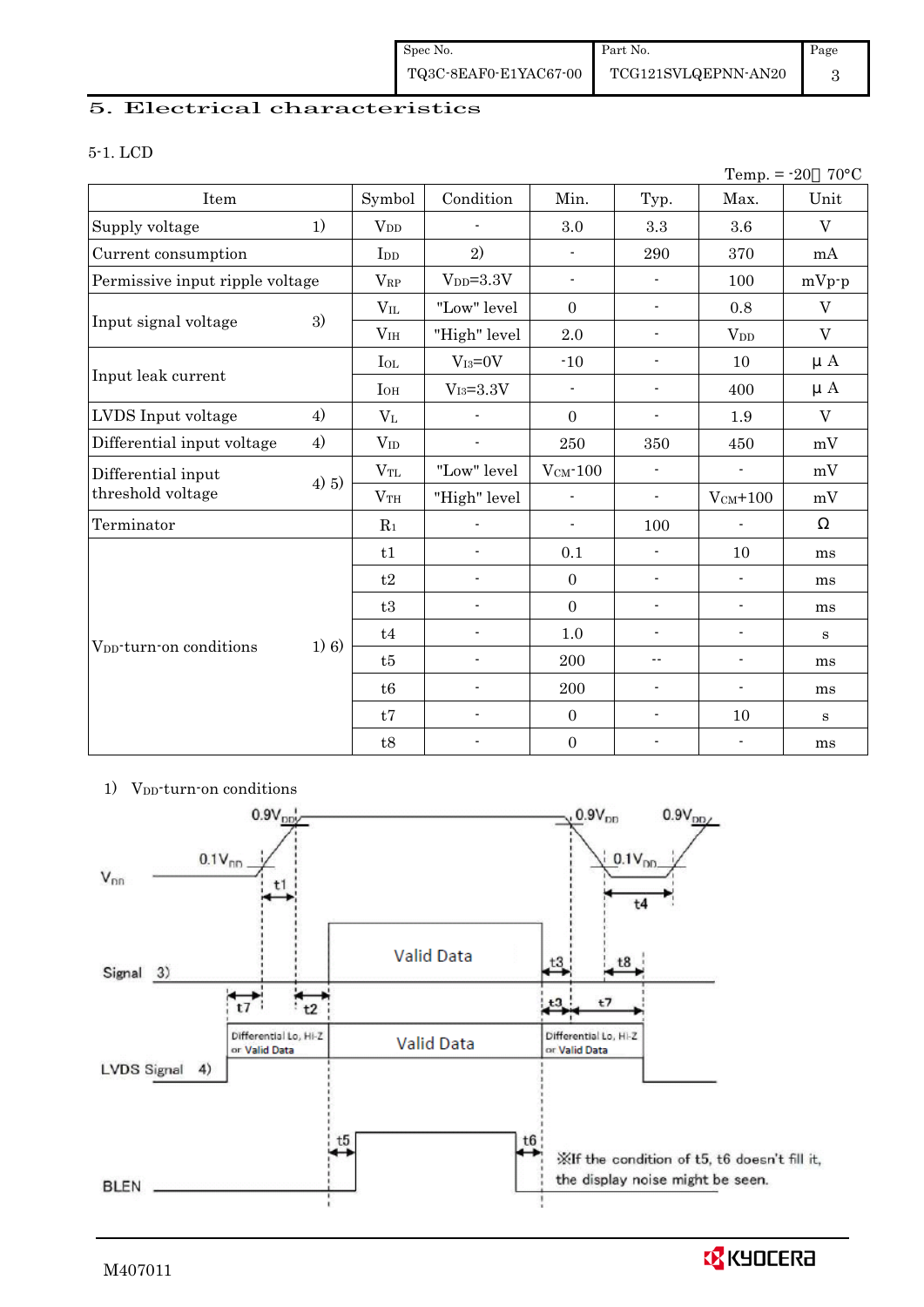2) Display pattern:

|                     | $V_{DD} = 3.3V$ , Temp. = $25^{\circ}$ C |
|---------------------|------------------------------------------|
| 2398 2399 2400(dot) | $2\quad 3$<br>$\mathbf{1}$               |
|                     | 1                                        |
|                     | $\overline{2}$                           |
|                     | 3                                        |
|                     | ٠<br>$\bullet$                           |
|                     | ٠<br>٠                                   |
|                     | ٠                                        |
|                     | 599                                      |
|                     | 600                                      |
|                     | (dot)                                    |

- 3) Input signal : SELLVDS
- 4) Input signal : RxIN3+, RxIN3-, RxIN2+, RxIN2-, RxIN1+, RxIN1-, RxIN0+, RxIN0- CK IN+, CK IN-



- 5)  $V_{CM}$ : LVDS Common mode voltage (V $_{CM}$ =1.25V)
- 6) Please power on LVDS transmitter at the same time as VDD, or LVDS transmitter should be powered on first.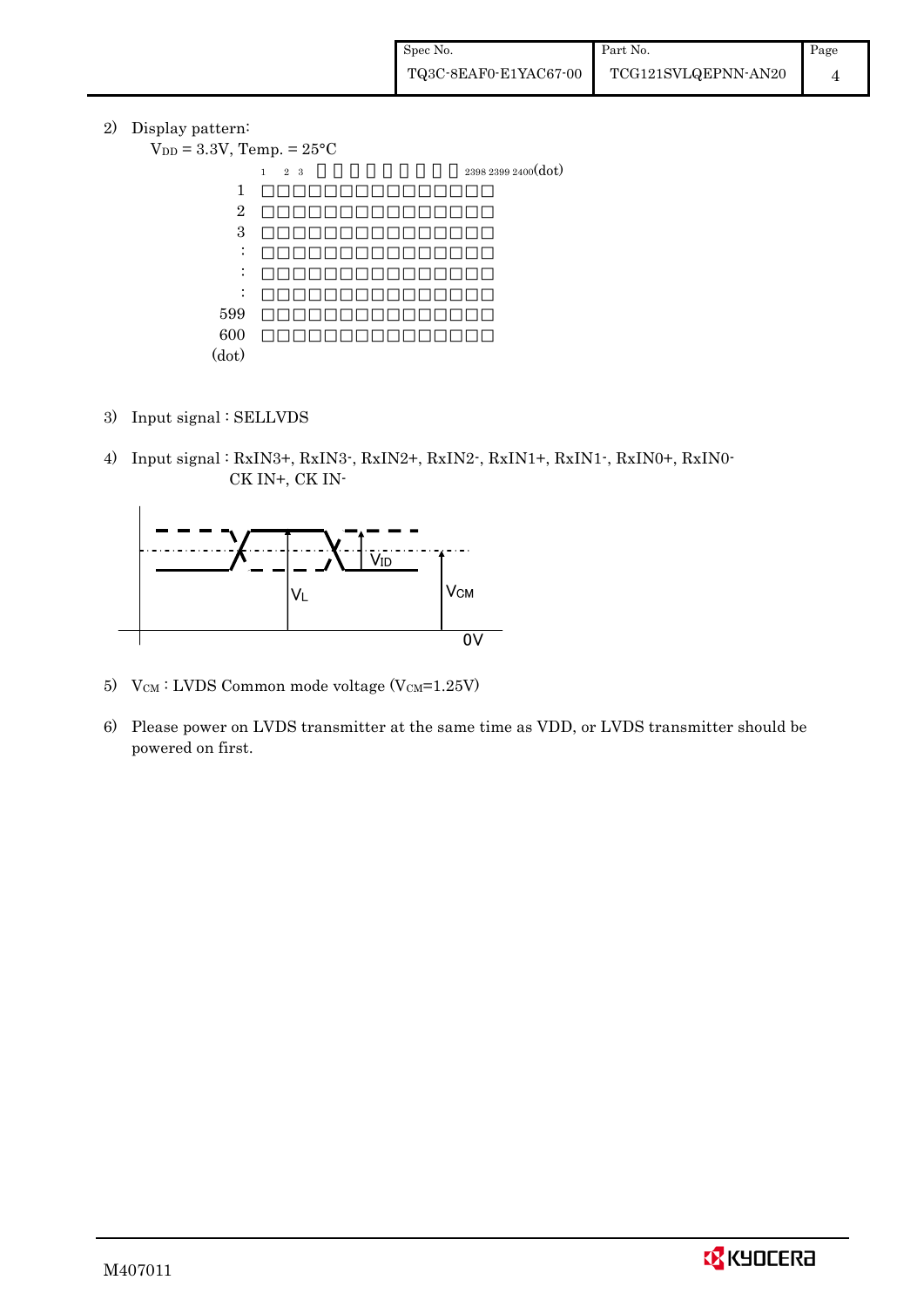#### 5-2. Constant current circuit for LED Backlight

|                                         |                    |                                  |                          |                | Temp. $= -20$ | $70^{\circ}$ C          |
|-----------------------------------------|--------------------|----------------------------------|--------------------------|----------------|---------------|-------------------------|
| Item                                    | Symbol             | Condition                        | Min.                     | Typ.           | Max.          | Unit                    |
| 1)<br>Supply voltage                    | $\rm V_{IN}$       |                                  | 10.8                     | 12.0           | 13.2          | V                       |
| Current consumption                     | $I_{IN}$           | 2)                               |                          | 500            | 630           | mA                      |
| Permissive input ripple voltage         | $V_{RP\_BL}$       | $V_{IN} = 12.0V$                 | $\overline{\phantom{a}}$ | $\blacksquare$ | 100           | $mVp-p$                 |
|                                         | VIL_BLBRT          | "Low" level                      | $\theta$                 |                | 0.8           | V                       |
| <b>BLBRT</b> Input signal voltage       | VIH_BLBRT          | "High" level                     | 2.3                      |                | $V_{IN}$      | V                       |
| <b>BLBRT</b> Input pull-down resistance | $R_{IN\_BLBRT}$    |                                  | 100                      | 300            | 500           | $\mathbf{k}$            |
|                                         | $V_{\rm IL\_BLEN}$ | "Low" level                      | $\theta$                 |                | 0.8           | $\mathbf V$             |
| BLEN Input signal voltage               | VIH_BLEN           | "High" level                     | $2.3\,$                  |                | $V_{IN}$      | $\overline{\mathbf{V}}$ |
| BLEN Input pull-down resistance         | $R_{IN\_BLEN}$     |                                  | 100                      | 300            | 500           | $\mathbf{k}$            |
| 3)<br>Frequency                         | f <sub>PWM</sub>   |                                  | 200                      |                | 10k           | Hz                      |
|                                         |                    | $f_{\text{PWM}} = 200 \text{Hz}$ | 1                        |                | 100           | $\%$                    |
| 3)<br>M Duty ratio                      | DPWM               | $f_{\text{PWM}}=2kHz$            | 10                       | $\blacksquare$ | 100           | $\%$                    |
|                                         |                    | $f_{\text{PWM}} = 10kHz$         | 50                       | $\blacksquare$ | 100           | $\%$                    |
| (4), 5)<br>Operating life time          | $\mathbf{T}$       | Temp.= $25^{\circ}$ C            |                          | (70,000)       |               | $\mathbf h$             |

1) VIN-turn-on conditions



2)  $V_{IN} = 12V$ , Temp. = 25  $D_{PWM} = 100\%$ 

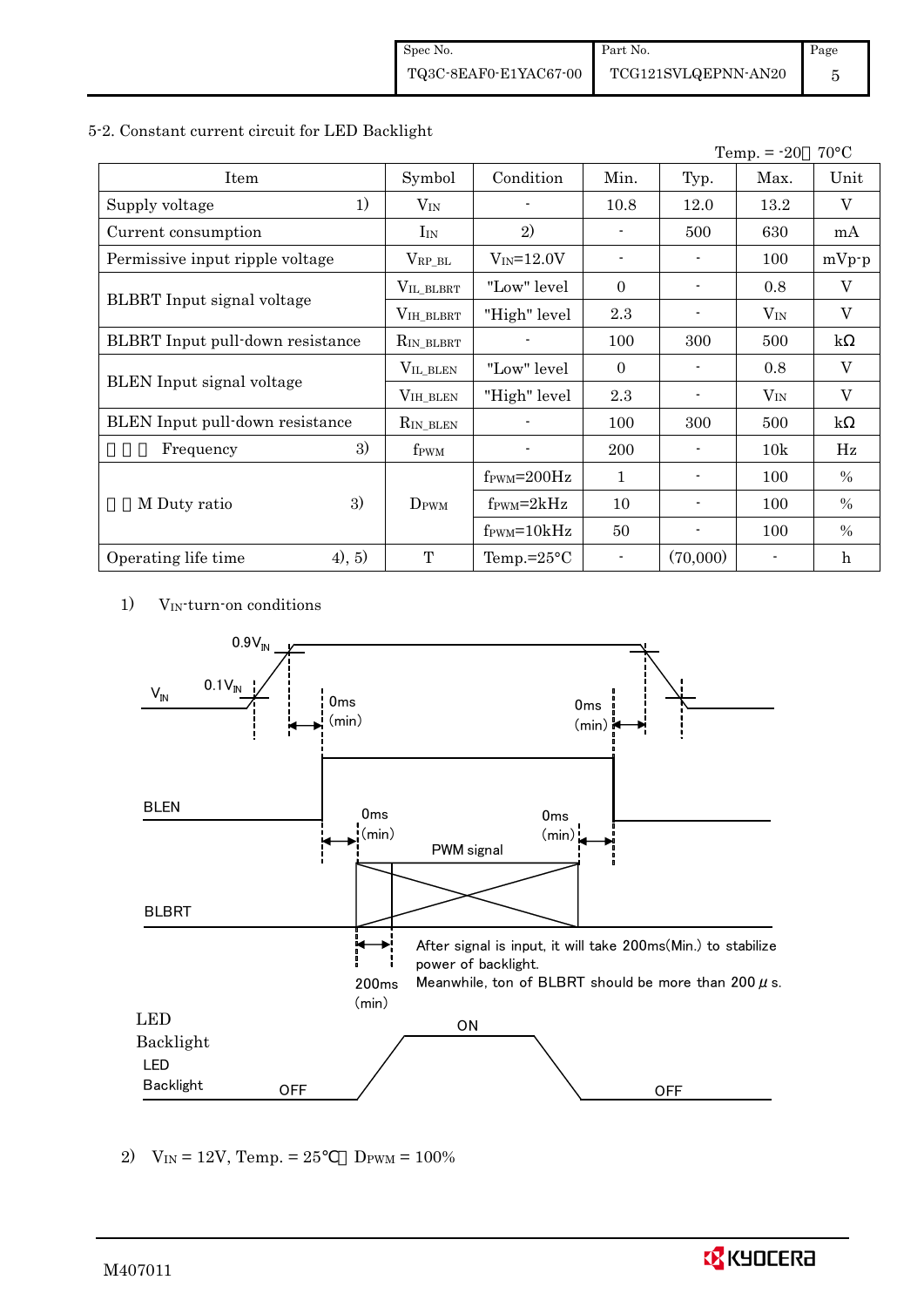| Spec No.              | Part No.            | Page |
|-----------------------|---------------------|------|
| TQ3C-8EAF0-E1YAC67-00 | TCG121SVLQEPNN-AN20 |      |

# 3) Timing Diagram



 $\text{top}$   $50\mu$  s. In case of lower frequency, the deterioration of the display quality, flicker etc., may occur.

- 4) When brightness decrease 50% of minimum brightness. The average life of a LED will decrease when the LCD is operating at higher temperatures.
- 5) Life time is estimated data.(Condition : IF=60mA, Ta=25 in chamber).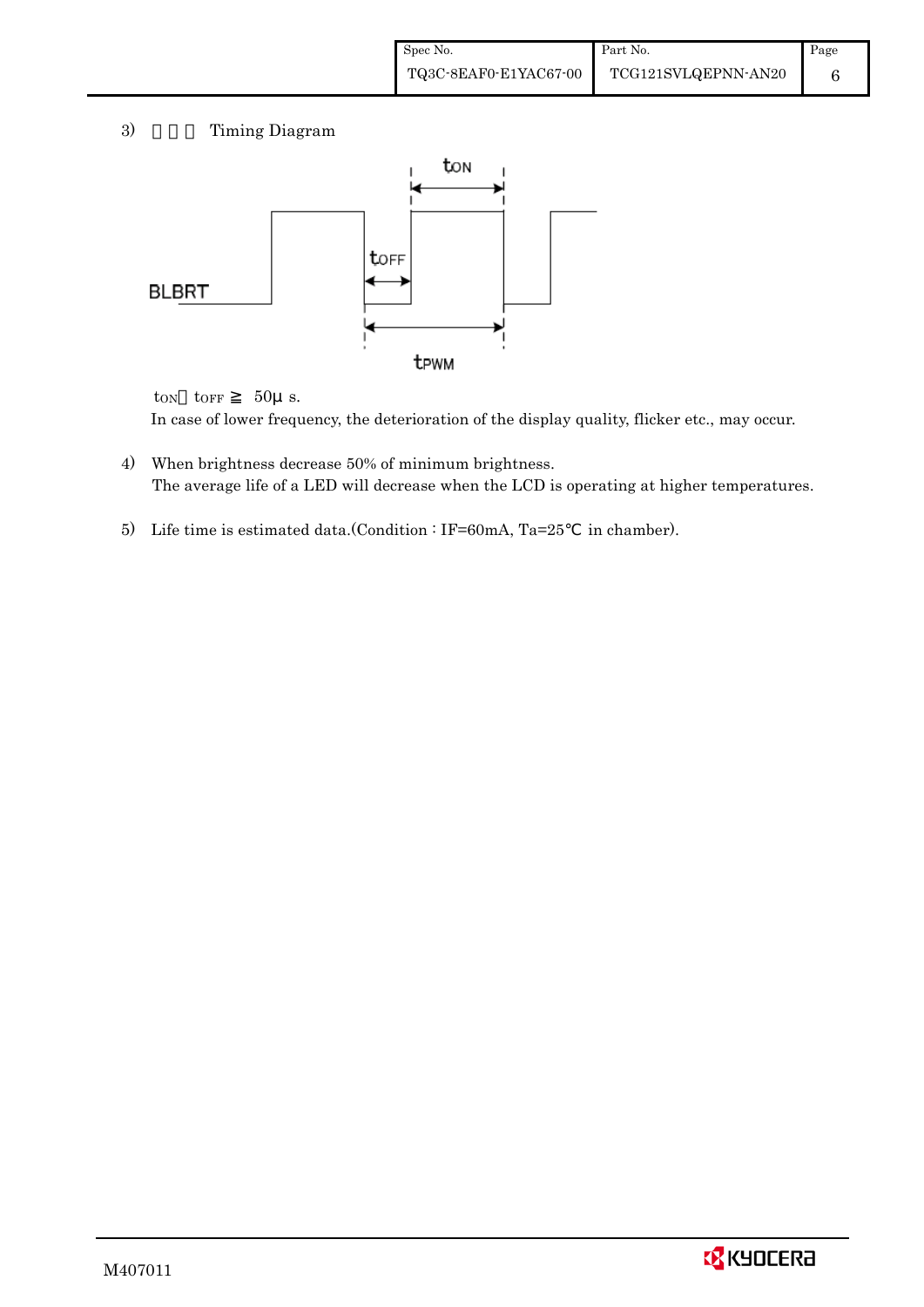Spec No. TQ3C-8EAF0-E1YAC67-00 Part No. TCG121SVLQEPNN-AN20 Page 7

# 6. Optical characteristics

Measuring spot =  $6.0$ mm, Temp. =  $25^{\circ}$ C

| Item                |       | Symbol              | Condition           | Min.                     | Typ.  | Max.           | Unit                     |
|---------------------|-------|---------------------|---------------------|--------------------------|-------|----------------|--------------------------|
|                     | Rise  | $\tau_r$            | $=0^{\circ}$<br>$=$ |                          | 18    |                | ms                       |
| Response time       | Down  | $\tau$ <sub>d</sub> | $=0^{\circ}$<br>$=$ | $\overline{\phantom{a}}$ | 12    |                | ms                       |
|                     |       | <b>UPPER</b>        |                     |                          | 85    |                |                          |
|                     |       | <b>LOWER</b>        | CR<br>10            |                          | 85    |                | deg.                     |
| Viewing angle range |       | <b>LEFT</b>         |                     | $\overline{\phantom{a}}$ | 85    |                |                          |
|                     |       | $\phi$ RIGHT        |                     | $\overline{\phantom{a}}$ | 85    | $\blacksquare$ | deg.                     |
| Contrast ratio      |       | $\rm CR$            | $=0^{\circ}$<br>$=$ | 450                      | 650   |                | $\overline{\phantom{a}}$ |
| <b>Brightness</b>   |       | L                   | IF=60mA/Line        | (315)                    | (450) |                | cd/m <sup>2</sup>        |
|                     |       | $\mathbf X$         | $=-0^{\circ}$       | 0.550                    | 0.600 | 0.650          |                          |
|                     | Red   | У                   |                     | 0.300                    | 0.350 | 0.400          |                          |
|                     |       | $\mathbf X$         | $=0^{\circ}$<br>$=$ | 0.285                    | 0.335 | 0.385          |                          |
| Chromaticity        | Green | $\mathbf{y}$        |                     | 0.520                    | 0.570 | 0.620          |                          |
| coordinates         |       | $\mathbf x$         | $=0^{\circ}$<br>$=$ | 0.100                    | 0.150 | 0.200          |                          |
|                     | Blue  | y                   |                     | 0.070                    | 0.120 | 0.170          |                          |
|                     |       | $\mathbf X$         |                     | 0.265                    | 0.315 | 0.365          |                          |
|                     | White | y                   | $=0^{\circ}$<br>$=$ | 0.290                    | 0.340 | 0.390          |                          |

6-1. Definition of contrast ratio

CR(Contrast ratio) Brightness with all pixels "White"

Brightness with all pixels "Black"

6-2. Definition of response time

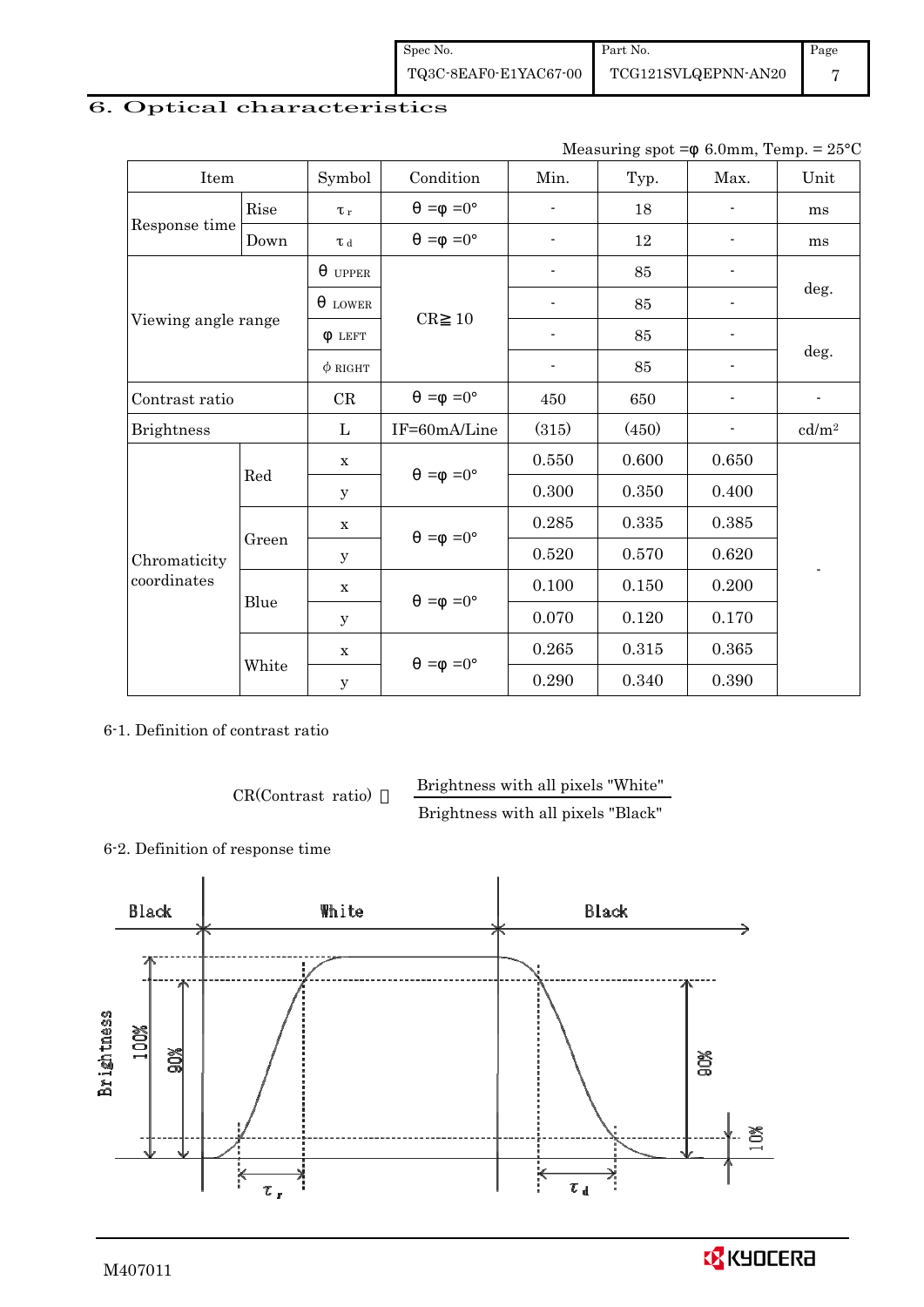| Spec No.              | Part No.            | Page |
|-----------------------|---------------------|------|
| TQ3C-8EAF0-E1YAC67-00 | TCG121SVLQEPNN-AN20 |      |

## 6-3. Definition of viewing angle



### 6-4. Brightness measuring points



- 1) Rating is defined as the white brightness at center of display screen(3).
- 2) 5 minutes after LED is turned on. (Ambient Temp.=25 )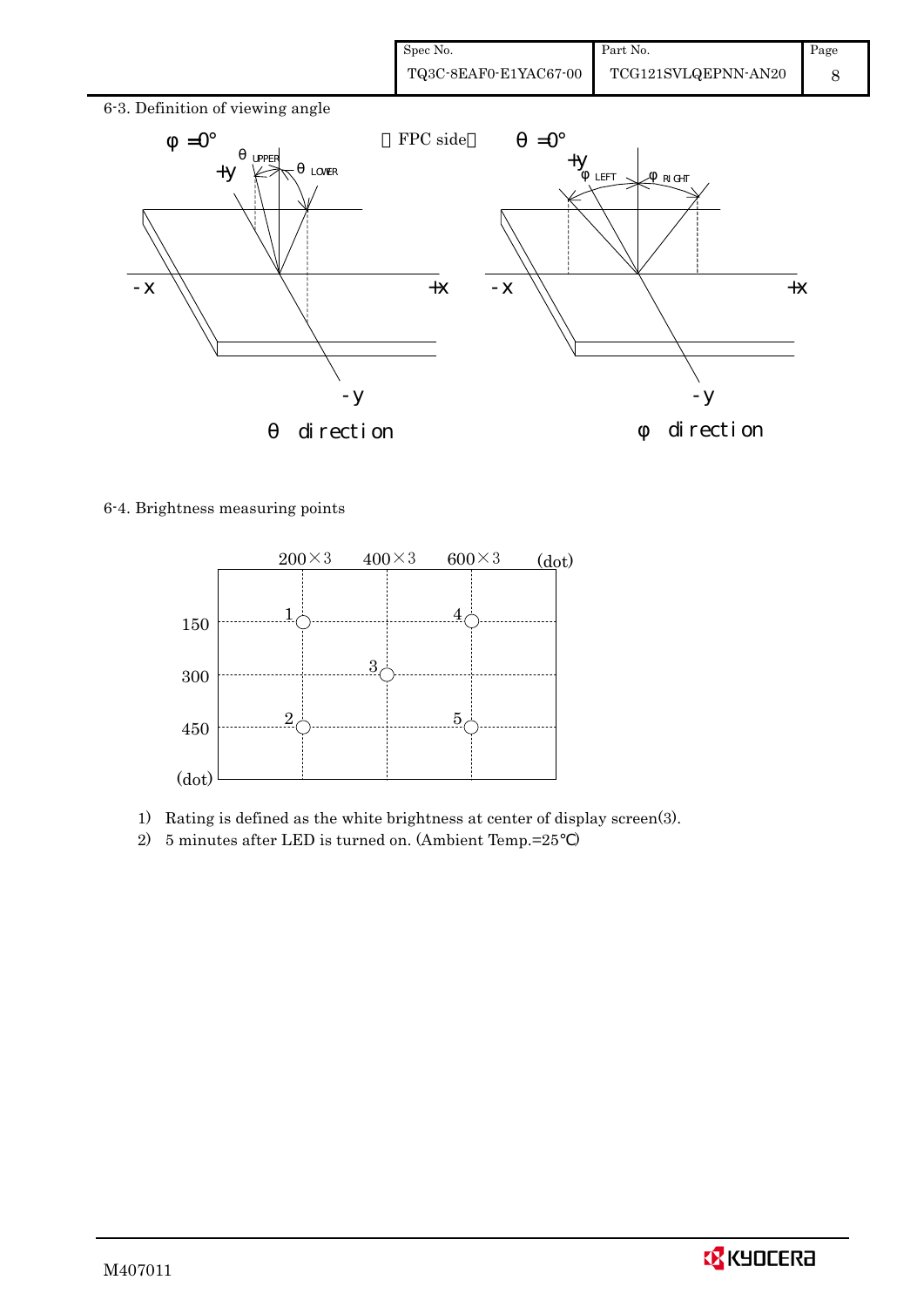# 7. Interface signals

#### 7-1. Interface signals

| No.            | Symbol                 | Description                           | Note        |
|----------------|------------------------|---------------------------------------|-------------|
| 1              | <b>GND</b>             | <b>GND</b>                            |             |
| $\overline{2}$ | <b>SELLVDS</b>         | Mode select signal(LVDS Data mapping) |             |
| 3              | <b>GND</b>             | <b>GND</b>                            |             |
| $\overline{4}$ | <b>GND</b>             | <b>GND</b>                            |             |
| $\overline{5}$ | RxIN3+                 | LVDS receiver signal $CH3(+)$         | <b>LVDS</b> |
| 6              | RxIN3-                 | LVDS receiver signal CH3(-)           | <b>LVDS</b> |
| $\overline{7}$ | <b>GND</b>             | <b>GND</b>                            |             |
| 8              | CK IN+                 | LVDS receiver signal $CK(+)$          | <b>LVDS</b> |
| 9              | CK IN-                 | LVDS receiver signal $CK(\cdot)$      | <b>LVDS</b> |
| 10             | <b>GND</b>             | <b>GND</b>                            |             |
| 11             | $RxIN2+$               | LVDS receiver signal $CH2(+)$         | <b>LVDS</b> |
| 12             | RxIN2-                 | LVDS receiver signal $CH2(\cdot)$     | <b>LVDS</b> |
| 13             | <b>GND</b>             | <b>GND</b>                            |             |
| 14             | $RxIN1+$               | LVDS receiver signal $CH1(+)$         | <b>LVDS</b> |
| 15             | RxIN1-                 | LVDS receiver signal $CH1(\cdot)$     | <b>LVDS</b> |
| 16             | <b>GND</b>             | <b>GND</b>                            |             |
| 17             | $RxIN0+$               | LVDS receiver signal $CHO(+)$         | <b>LVDS</b> |
| 18             | RxIN0-                 | LVDS receiver signal $CHO(·)$         | <b>LVDS</b> |
| 19             | <b>GND</b>             | <b>GND</b>                            |             |
| 20             | <b>GND</b>             | <b>GND</b>                            |             |
| 21             | $V_{DD}$               | +3.3V power supply                    |             |
| 22             | <b>V</b> <sub>DD</sub> | +3.3V power supply                    |             |
| 23             | <b>GND</b>             | <b>GND</b>                            |             |
| 24             | <b>BLBRT</b>           | PWM signal(Brightness adjustment)     |             |
| 25             | <b>BLEN</b>            | ON/OFF terminal voltage               |             |
| 26             | <b>GND</b>             | <b>GND</b>                            |             |
| 27             | $\rm V_{IN}$           | $+12V$ power supply                   |             |
| 28             | $V_{IN}$               | +12V power supply                     |             |
| 29             | <b>GND</b>             | <b>GND</b>                            |             |
| 30             | <b>GND</b>             | <b>GND</b>                            |             |

| FI-X30SSLA-HF   | (JAE) |
|-----------------|-------|
| FI-X30HL        | (JAE) |
| FI-X30HL-T      | (JAE) |
| FI-X30C2L-NPB   | (JAE) |
| FI-X30C2L-T-NPB | (JAE) |
|                 |       |

| LVDS receiver             | Embedded in ASIC                              |
|---------------------------|-----------------------------------------------|
| Matching LVDS transmitter | THC63LVDM83R(THine Electronics) or compatible |

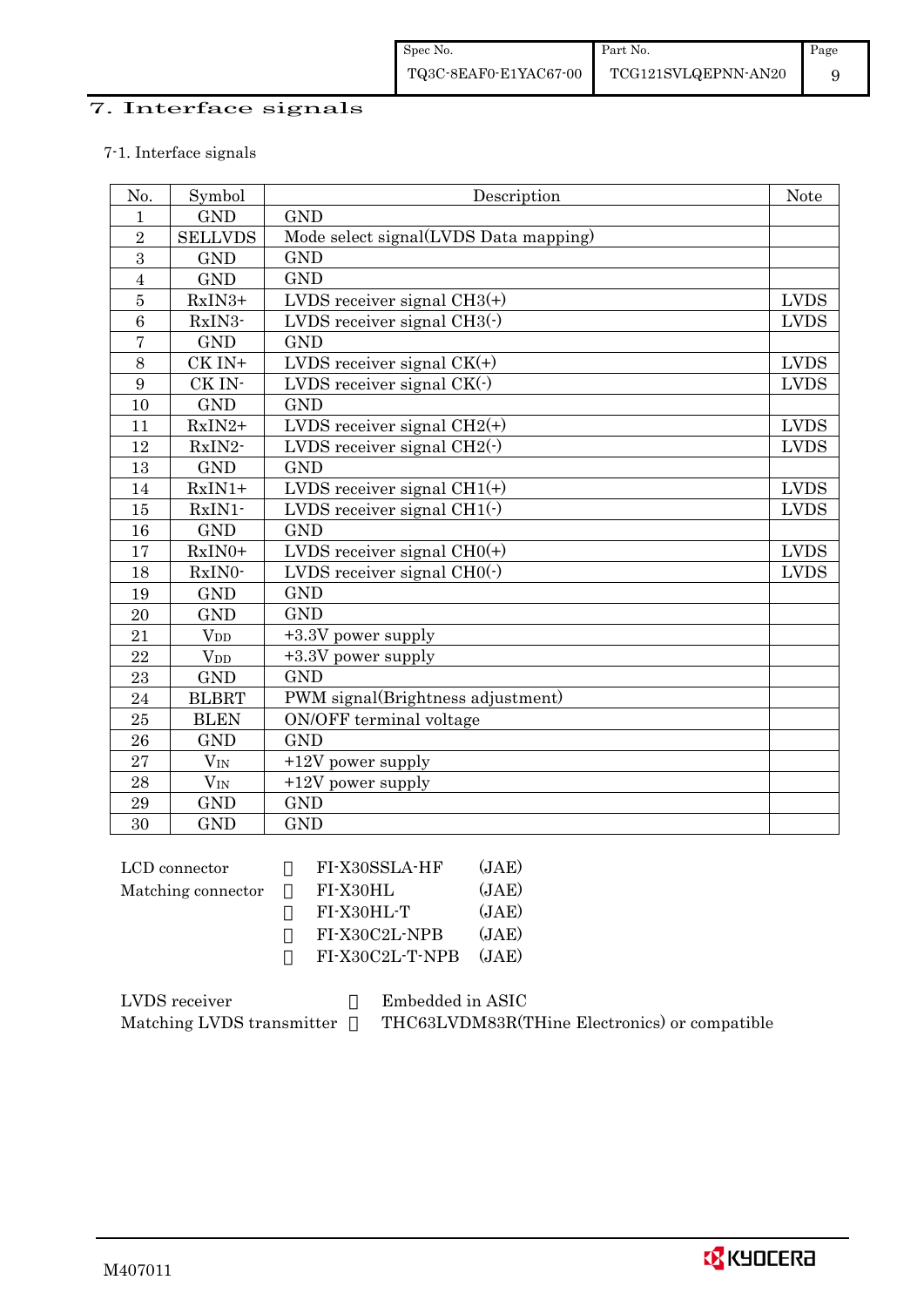| Spec No.              | Part No.            | Page |
|-----------------------|---------------------|------|
| TQ3C-8EAF0-E1YAC67-00 | TCG121SVLQEPNN-AN20 |      |

7-2. Data mapping(6bit RGB input)

|  | 1) Location of SELLVDS (THC63LVDM83R(THine Electronics) or compatible) |  |  |  |
|--|------------------------------------------------------------------------|--|--|--|
|--|------------------------------------------------------------------------|--|--|--|

| Transmitter    |                             | 2Pin SELLVDS       |                |
|----------------|-----------------------------|--------------------|----------------|
| Pin No.        | Data                        | $= L(GND)$ or OPEN | $= H(3.3V)$    |
| 51             | TA0                         |                    | RO(LSB)        |
| 52             | TA1                         |                    | R1             |
| 54             | TA <sub>2</sub>             |                    | R2             |
| 55             | TA <sub>3</sub>             |                    | R3             |
| 56             | TA4                         |                    | R <sub>4</sub> |
| 3              | TA5                         |                    | R5(MSB)        |
| $\overline{4}$ | TA6                         |                    | GO(LSB)        |
| 6              | T <sub>B0</sub>             |                    | G <sub>1</sub> |
| $\overline{7}$ | TB1                         |                    | G <sub>2</sub> |
| 11             | TB <sub>2</sub>             |                    | G <sub>3</sub> |
| 12             | TB <sub>3</sub>             |                    | G <sub>4</sub> |
| 14             | TB4                         |                    | G5(MSB)        |
| 15             | TB5                         |                    | B0(LSB)        |
| 19             | TB6                         |                    | B1             |
| 20             | TC <sub>0</sub>             |                    | B <sub>2</sub> |
| 22             | TC1                         |                    | B <sub>3</sub> |
| 23             | $\rm TC2$                   |                    | <b>B4</b>      |
| 24             | TC <sub>3</sub>             |                    | B5(MSB)        |
| 27             | TC4                         |                    | (HS)           |
| 28             | TC <sub>5</sub>             |                    | (VS)           |
| 30             | TC <sub>6</sub>             |                    | DE             |
| 50             | T <sub>D</sub> <sub>0</sub> |                    | <b>GND</b>     |
| $\overline{2}$ | TD1                         |                    | <b>GND</b>     |
| 8              | TD <sub>2</sub>             |                    | <b>GND</b>     |
| 10             | TD <sub>3</sub>             |                    | <b>GND</b>     |
| 16             | TD4                         |                    | <b>GND</b>     |
| 18             | TD5                         |                    | <b>GND</b>     |
| 25             | TD <sub>6</sub>             |                    | <b>GND</b>     |

SELLVDS=H(3.3V)

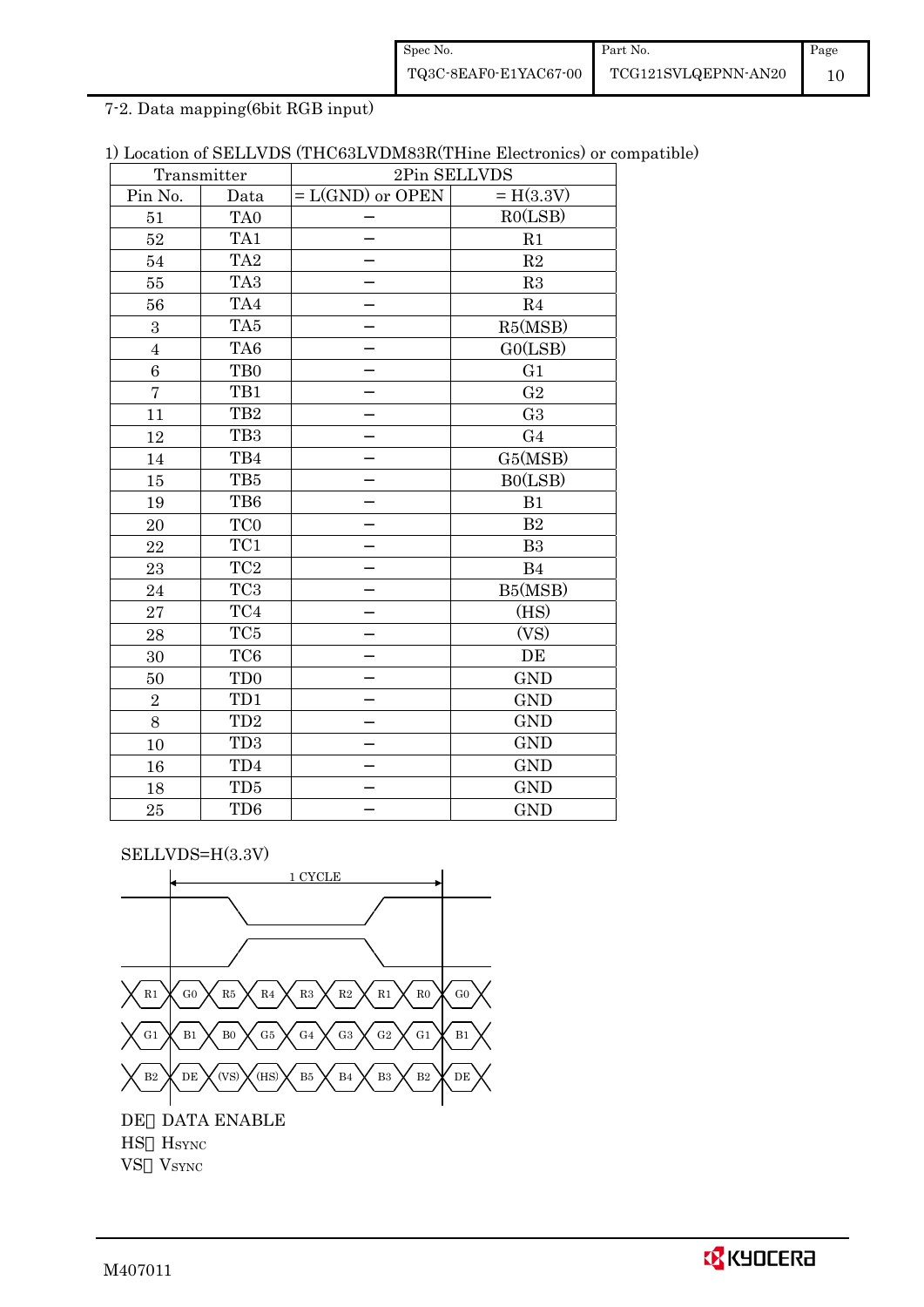### 2) Block Diagram

### SELLVDS=H(3.3V)



SELLVDS signal line has 10 pulldown resister.

When using "6-bit Transmitter", please connect the unused channel of the control IC receiver as described in the diagram below.



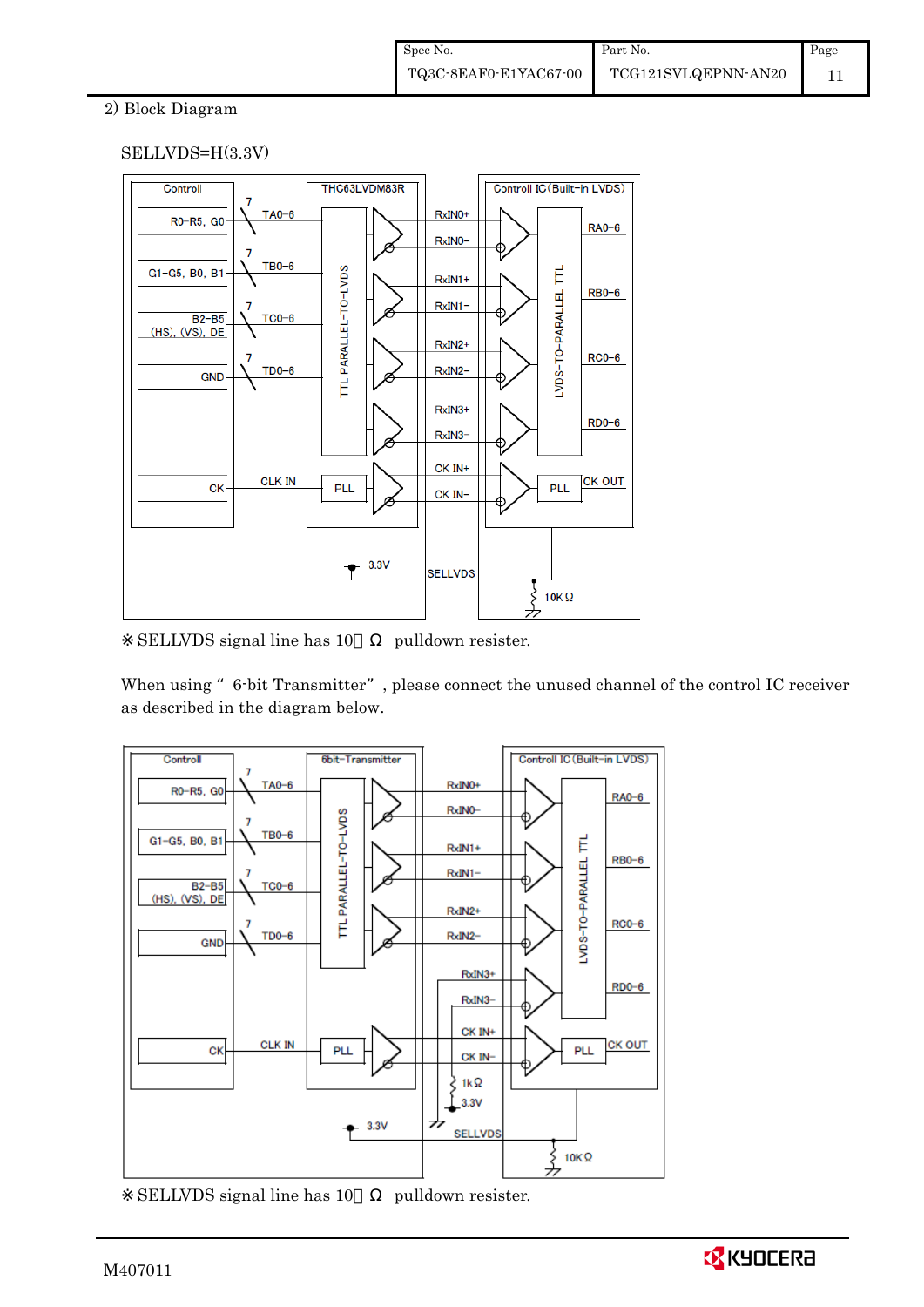| Spec No.              | Part No.            | Page |
|-----------------------|---------------------|------|
| TQ3C-8EAF0-E1YAC67-00 | TCG121SVLQEPNN-AN20 |      |

7-3. Data mapping(8bit RGB input)

|  |  | 1) Location of SELLVDS (THC63LVDM83R(THine Electronics) or compatible) |  |  |
|--|--|------------------------------------------------------------------------|--|--|
|--|--|------------------------------------------------------------------------|--|--|

| Transmitter             |                  | 2Pin SELLVDS       |                |
|-------------------------|------------------|--------------------|----------------|
| Pin No.                 | Data             | $= L(GND)$ or OPEN | $= H(3.3V)$    |
| 51                      | TA <sub>0</sub>  | RO(LSB)            | R2             |
| 52                      | TA1              | R1                 | R3             |
| 54                      | TA <sub>2</sub>  | $\mathbf{R}2$      | R <sub>4</sub> |
| 55                      | TA <sub>3</sub>  | R3                 | R5             |
| 56                      | TA4              | R <sub>4</sub>     | R6             |
| 3                       | TA5              | R5                 | R7(MSB)        |
| $\overline{\mathbf{4}}$ | TA6              | G0(LSB)            | G <sub>2</sub> |
| 6                       | T <sub>B</sub> 0 | G1                 | G <sub>3</sub> |
| $\overline{7}$          | TB1              | G <sub>2</sub>     | G <sub>4</sub> |
| 11                      | TB <sub>2</sub>  | G <sub>3</sub>     | G5             |
| 12                      | TB <sub>3</sub>  | G <sub>4</sub>     | G <sub>6</sub> |
| 14                      | TB4              | G5                 | G7(MSB)        |
| 15                      | TB5              | B0(LSB)            | B <sub>2</sub> |
| 19                      | TB6              | B1                 | B <sub>3</sub> |
| 20                      | TC <sub>0</sub>  | B <sub>2</sub>     | <b>B4</b>      |
| 22                      | $\rm TC1$        | B <sub>3</sub>     | B5             |
| 23                      | TC <sub>2</sub>  | B <sub>4</sub>     | B <sub>6</sub> |
| 24                      | TC <sub>3</sub>  | B5                 | B7(MSB)        |
| 27                      | TC4              | (HS)               | (HS)           |
| 28                      | TC <sub>5</sub>  | (VS)               | (VS)           |
| 30                      | TC <sub>6</sub>  | DE                 | DE             |
| 50                      | TD <sub>0</sub>  | R6                 | RO(LSB)        |
| $\overline{2}$          | TD1              | R7(MSB)            | R1             |
| 8                       | $\rm TD2$        | G <sub>6</sub>     | GO(LSB)        |
| 10                      | TD <sub>3</sub>  | G7(MSB)            | G <sub>1</sub> |
| 16                      | TD4              | <b>B6</b>          | B0(LSB)        |
| 18                      | TD5              | B7(MSB)            | B1             |
| 25                      | TD <sub>6</sub>  | (NA)               | (NA)           |

SELLVDS=L(GND) or OPEN

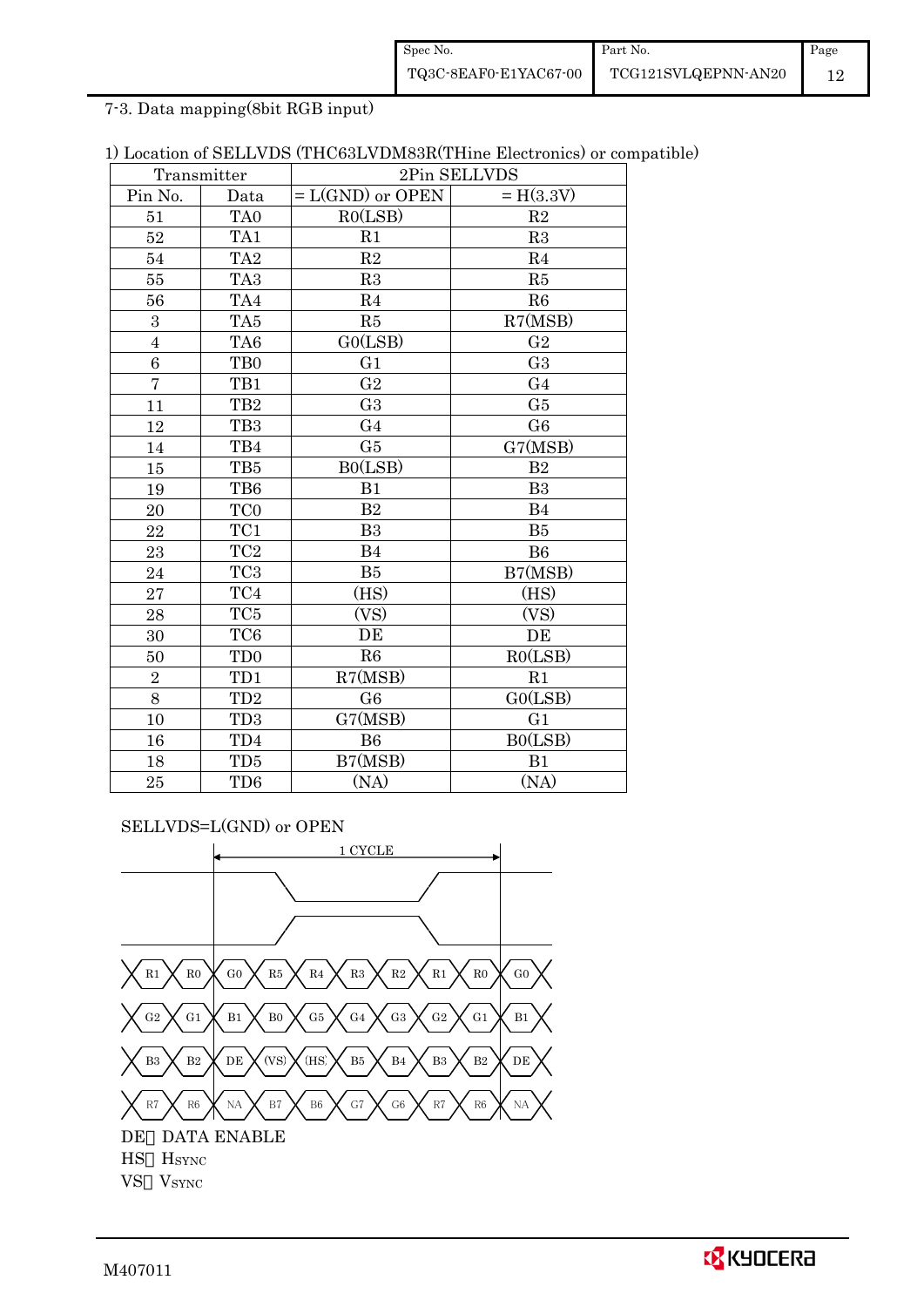

2) Block Diagram

### SELLVDS=L(GND) or OPEN



SELLVDS signal line has 10 pulldown resister.

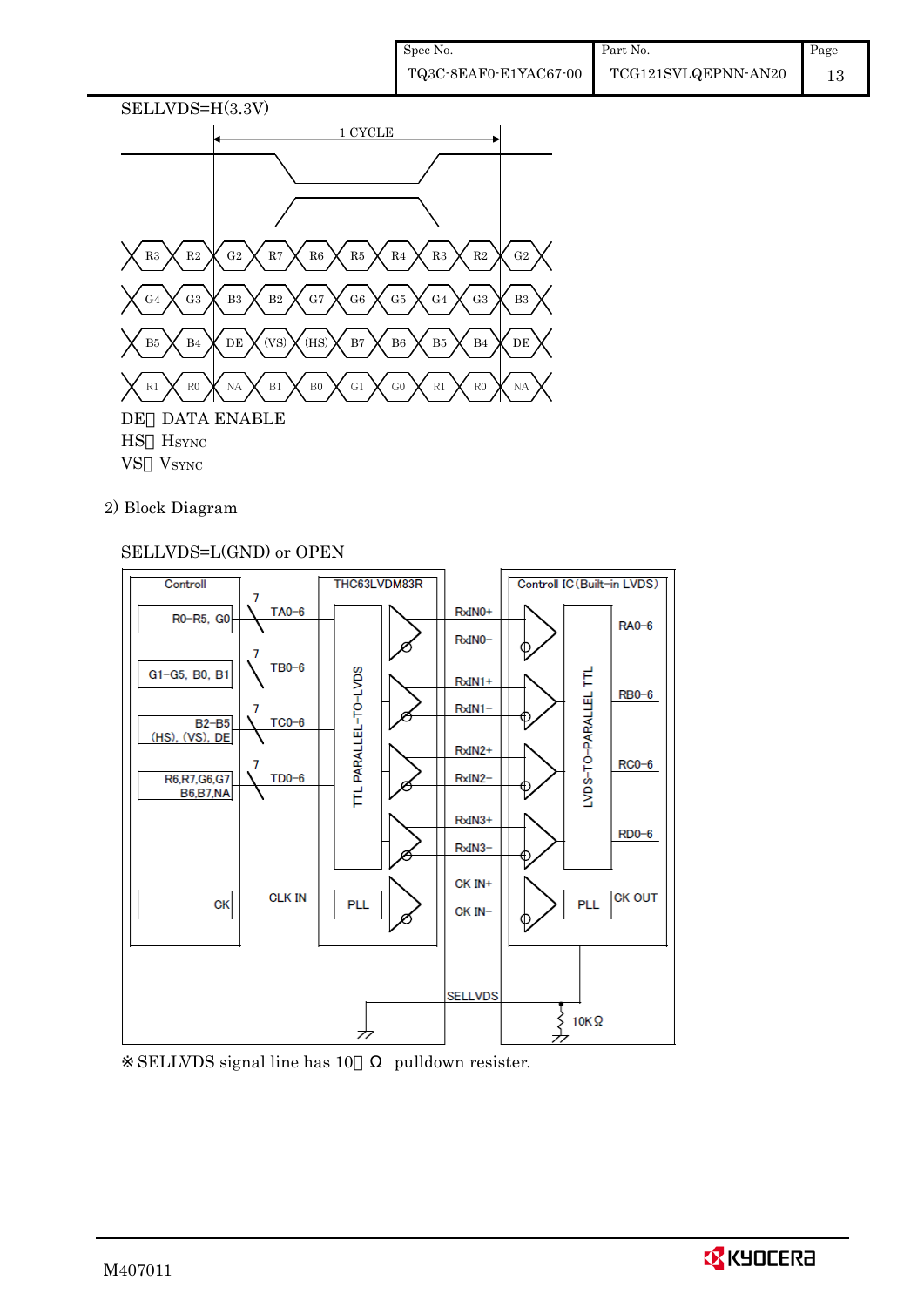#### SELLVDS=H(3.3V)



SELLVDS signal line has 10 pulldown resister.

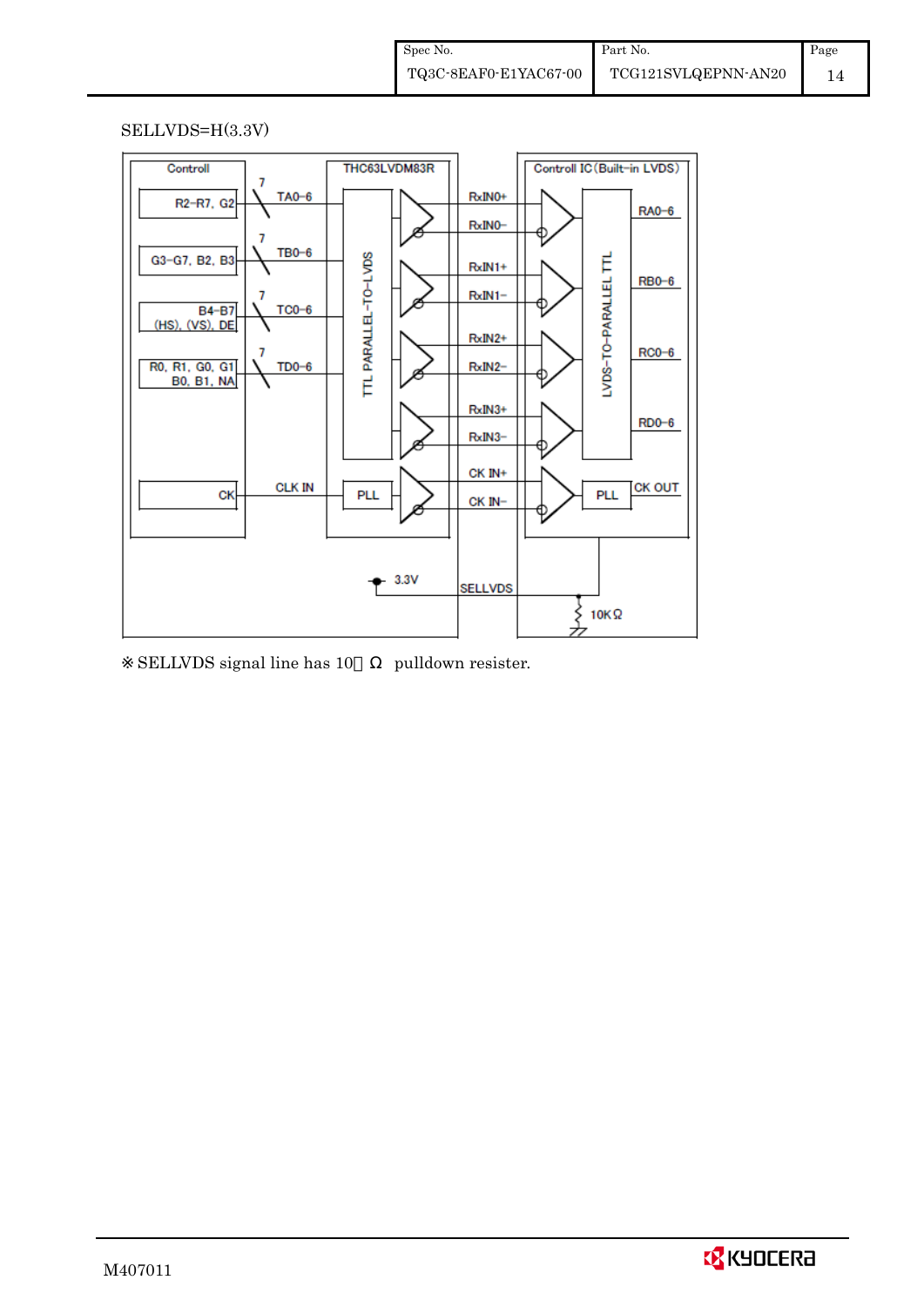# 8. Input timing characteristics  $\overline{\phantom{a}}$

8-1. Timing characteristics

|                       | Symbol                    | Min. | Typ. | Max. | Unit        | Note    |    |
|-----------------------|---------------------------|------|------|------|-------------|---------|----|
| Clock (CK)            | Frequency                 | 1/Tc | 30   | 40   | 48          | MHz     |    |
|                       | Horizontal Period         | Th   | 860  | 1056 | 1395        | Tc      |    |
|                       |                           |      | 24.0 | 26.4 |             | $\mu s$ | 1) |
| Enable signal<br>(DE) | Horizontal display period | Thd  | 800  |      |             | Tc      |    |
|                       | Vertical Period           | Tv   | 610  | 628  | 1024        | Th      |    |
|                       | Vertical display period   | Tvd  | 600  |      |             | Th      |    |
| Refresh rate          | fy                        | 50   | 60   | 70   | $_{\rm Hz}$ | 2)      |    |

1) Please set a clock frequency, a vertical dormant period, and the horizontal dormant period so that the Horizontal Period should not reach less than Min. value.

2) If the refresh rate reach less than Min. value, the deterioration of the display quality, flicker etc.,

may occur.(fv=1/Tv)



8-2. Input Data Signals and Display position on the screen



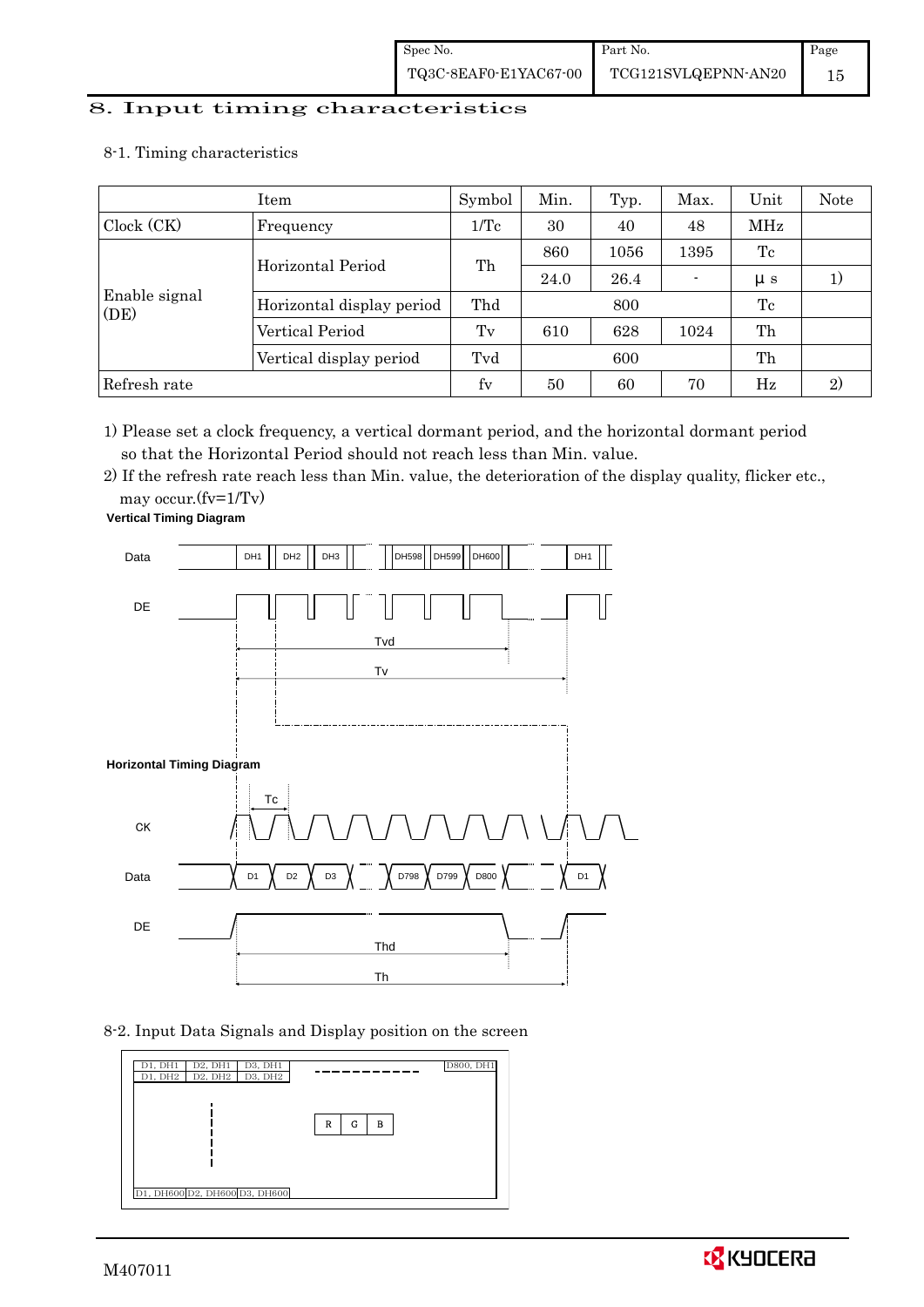### 9. Lot number identification

The lot number shall be indicated on the back of the backlight case of each LCD.

TCG121SVLQEPNN-AN20 - □□ - □□ - □ MADE IN □□□□□ ↓ ↓ ↓ ↓ ↓  $12 \quad 3 \quad 4$  5

- No1. No5. above indicate
	- 1. Year code
		- 2. Month code
		- 3. Date
		- 4. Version Number
	- 5. Country of origin (Japan or China)

| Year | 2013 | 2014 | 2015 | 2016 | 2017 | 2018 |
|------|------|------|------|------|------|------|
| Code |      |      |      |      |      |      |

| Month | Jan. | Feb. | Mar. | Apr. | May | Jun. |  |
|-------|------|------|------|------|-----|------|--|
| Code  |      |      |      |      |     |      |  |

| Month      | Jul. | Aug. | Sep. | Oct. | Nov. | Dec. |
|------------|------|------|------|------|------|------|
| $\rm Code$ |      |      |      | ∡⊾   |      |      |

#### 10. Warranty

#### 10-1. Incoming inspection

Please inspect the LCD within one month after your receipt.

#### 10-2. Production warranty

 Kyocera warrants its LCD's for a period of 12 months from the ship date. Kyocera shall, by mutual agreement, replace or re-work defective LCD's that are shown to be Kyocera's responsibility.

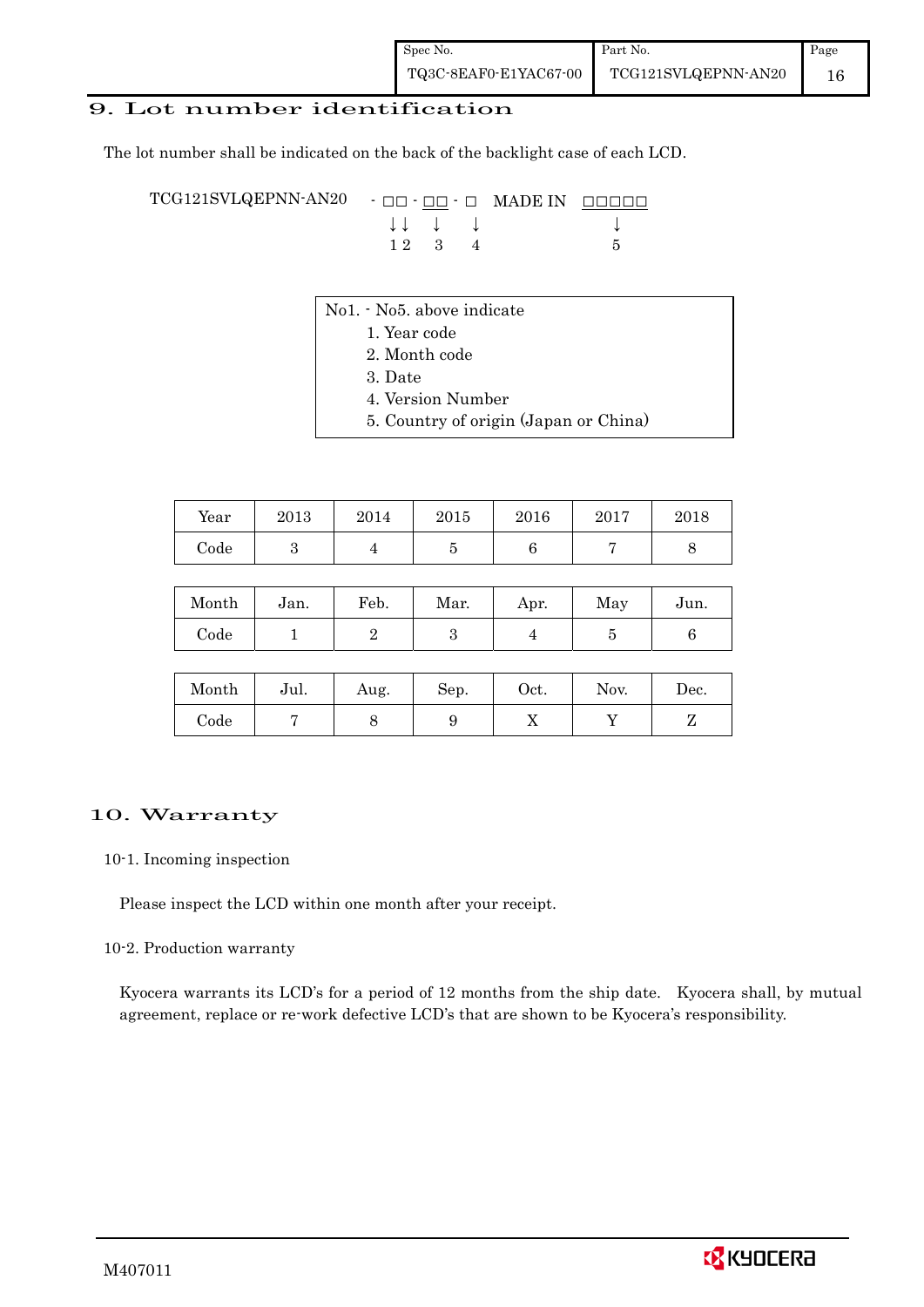#### 11. Precautions for use

- 11-1. Installation of the LCD
- 1) Please ground either of the mounting (screw) holes located at each corner of an LCD, in order to stabilize brightness and display quality.
- 2) A transparent protection plate shall be added to protect the LCD and its polarizer.
- 3) The LCD shall be installed so that there is no pressure on the LSI chips.
- 4) Since this product is wide viewing product, occurrence level of in-plane unevenness by the external stress is different compared to current normal viewing product. So there is a possibility that in-plane unevenness will be occurred by over twist, strain giving by attaching to LCD, and over pressure to touch panel. Please be careful of stress when designing the housing.
- 5) A transparent protection sheet is attached to the polarizer. Please remove the protection film slowly before use, paying attention to static electricity.

#### 11-2. Static electricity

- 1) Since CMOS ICs are mounted directly onto the LCD glass, protection from static electricity is required.
- 2) Workers should use body grounding. Operator should wear ground straps.

#### 11-3. LCD operation

1) The LCD shall be operated within the limits specified. Operation at values outside of these limits may shorten life, and/or harm display images.

#### 11-4. Storage

- 1) The LCD shall be stored within the temperature and humidity limits specified. Store in a dark area, and protect the LCD from direct sunlight or fluorescent light.
- 2) Always store the LCD so that it is free from external pressure onto it.

11-5. Usage

- 1) DO NOT store in a high humidity environment for extended periods. Polarizer degradation bubbles, and/or peeling off of the polarizer may result.
- 2) The front polarizer is easily scratched or damaged. Prevent touching it with any hard material, and from being pushed or rubbed.
- 3) The LCD screen may be cleaned by wiping the screen surface with a soft cloth or cotton pad using a little Ethanol.
- 4) Water may cause damage or discoloration of the polarizer. Clean condensation or moisture from any source immediately.
- 5) Always keep the LCD free from condensation during testing. Condensation may permanently spot or stain the polarizer.
- 6) Do not disassemble LCD because it will result in damage.
- 7) This Kyocera LCD has been specifically designed for use in general electronic devices, but not for use in a special environment such as usage in an active gas. Hence, when the LCD is supposed to be used in a special environment, evaluate the LCD thoroughly beforehand and do not expose the LCD to chemicals such as an active gas.
- 8) Please do not use solid-base image pattern for long hours because a temporary afterimage may appear. We recommend using screen saver etc. in cases where a solid-base image pattern must be used.
- 9) Liquid crystal may leak when the LCD is broken. Be careful not to let the fluid go into your eyes and mouth. In the case the fluid touches your body; rinse it off right away with water and soap.

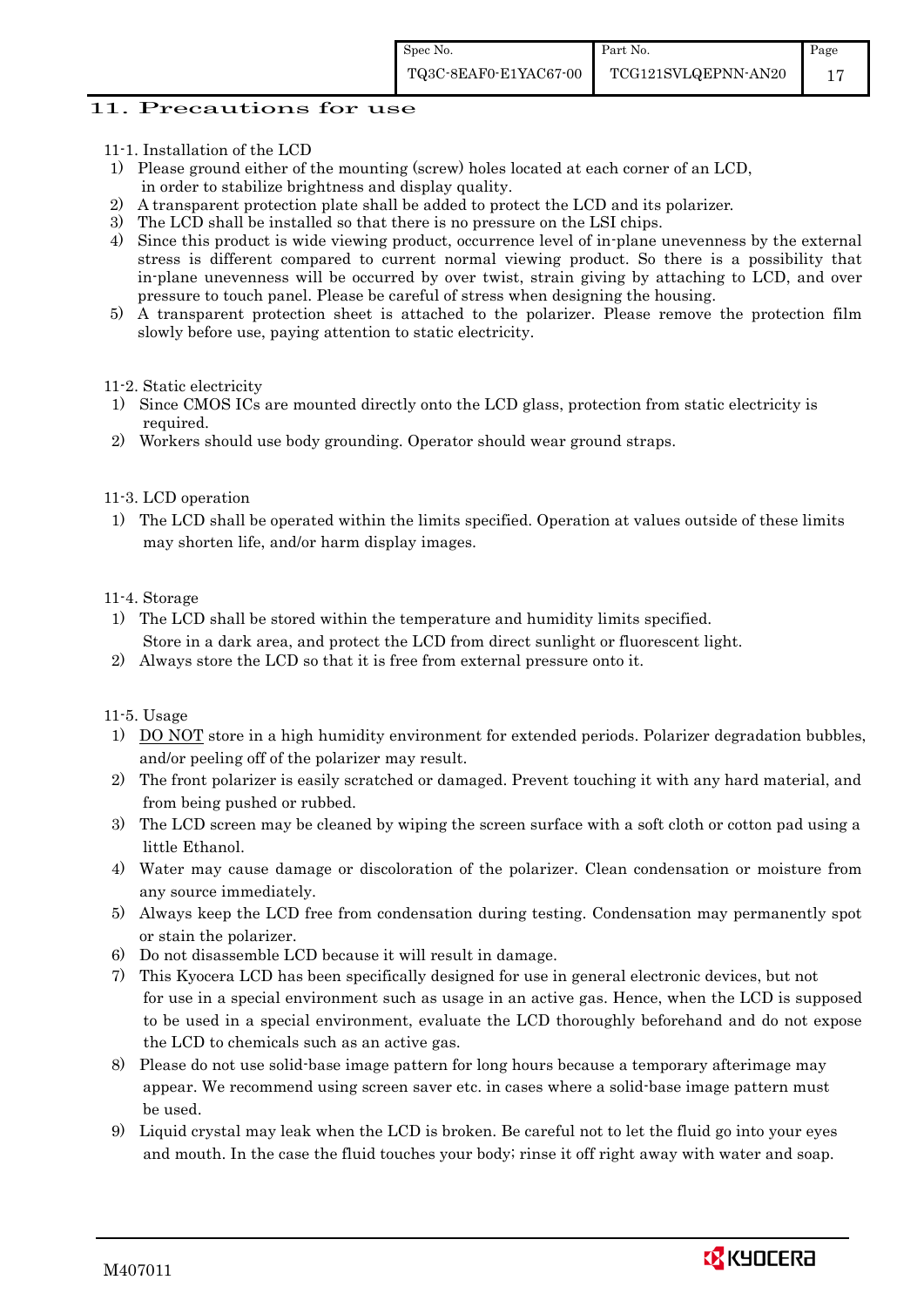# 12. Reliability test data

| Test item                            | Test condition                                                                                        | Test time | Judgement                                                  |                                                                            |  |  |
|--------------------------------------|-------------------------------------------------------------------------------------------------------|-----------|------------------------------------------------------------|----------------------------------------------------------------------------|--|--|
| High temp.<br>atmosphere             | $80^{\circ}$ C                                                                                        | 240h      | Display function<br>Display quality<br>Current consumption | $\therefore$ No defect<br>$\therefore$ No defect<br>$\therefore$ No defect |  |  |
| Low temp.<br>atmosphere              | $-30$ °C                                                                                              | 240h      | Display function<br>Display quality<br>Current consumption | $\therefore$ No defect<br>: No defect<br>$\therefore$ No defect            |  |  |
| High temp.<br>humidity<br>atmosphere | $40^{\circ}$ C 90% RH                                                                                 | 240h      | Display function<br>Display quality<br>Current consumption | : No defect<br>$\therefore$ No defect<br>$\therefore$ No defect            |  |  |
| Temp. cycle                          | $-30^{\circ}$ C<br>0.5 <sub>h</sub><br>0.5 <sub>h</sub><br>R.T.<br>$80^{\circ}$ C<br>0.5 <sub>h</sub> | 10cycles  | Display function<br>Display quality<br>Current consumption | $\therefore$ No defect<br>$\therefore$ No defect<br>$\therefore$ No defect |  |  |
| High temp.<br>operation              | $70^{\circ}$ C                                                                                        | 500h      | Display function<br>Display quality<br>Current consumption | : No defect<br>$\therefore$ No defect<br>$\therefore$ No defect            |  |  |

1) Each test item uses a test LCD only once. The tested LCD is not used in any other tests.

2) The LCD is tested in circumstances in which there is no condensation.

3) The reliability test is not an out-going inspection.

4) The result of the reliability test is for your reference purpose only. The reliability test is conducted only to examine the LCD's capability.

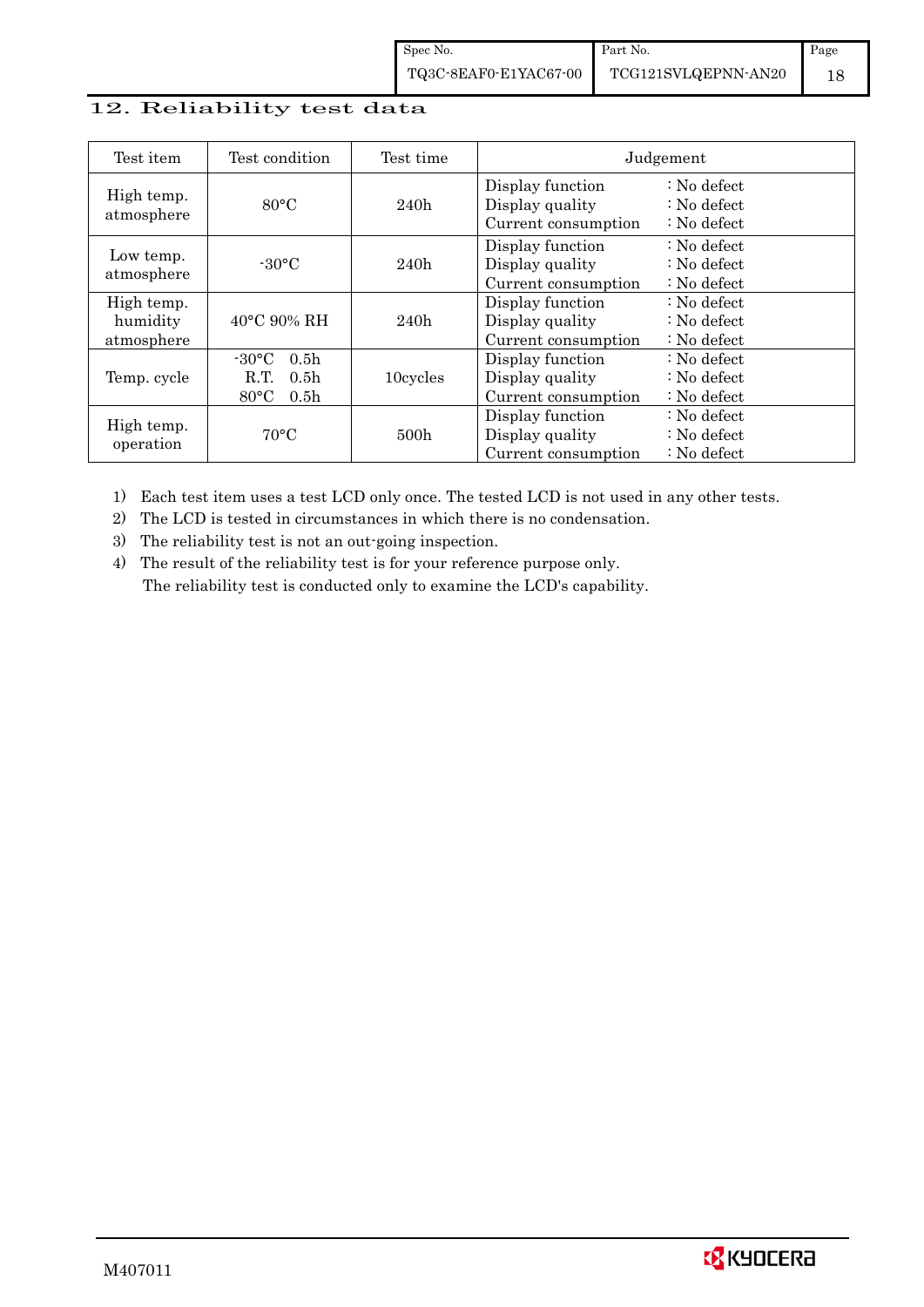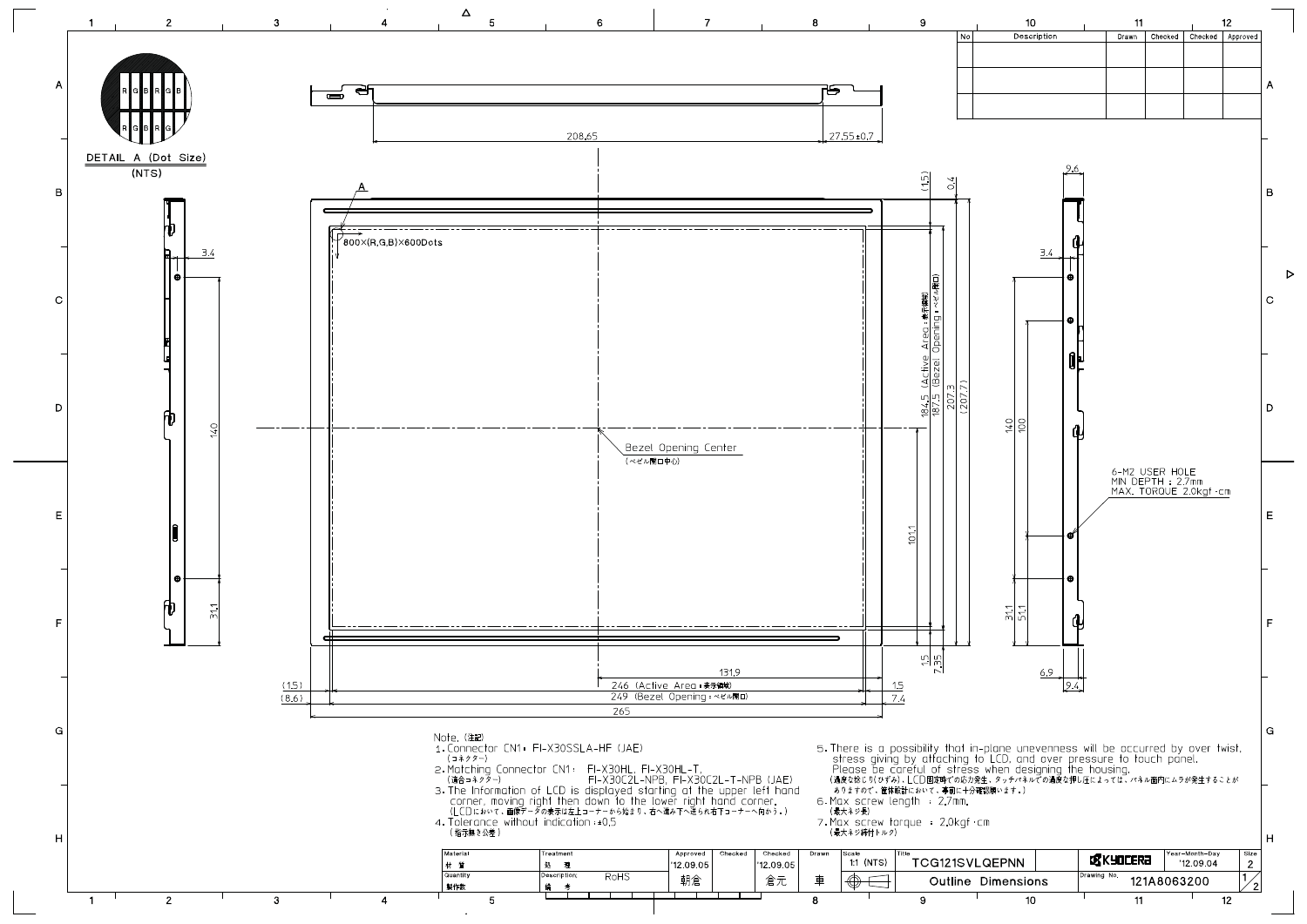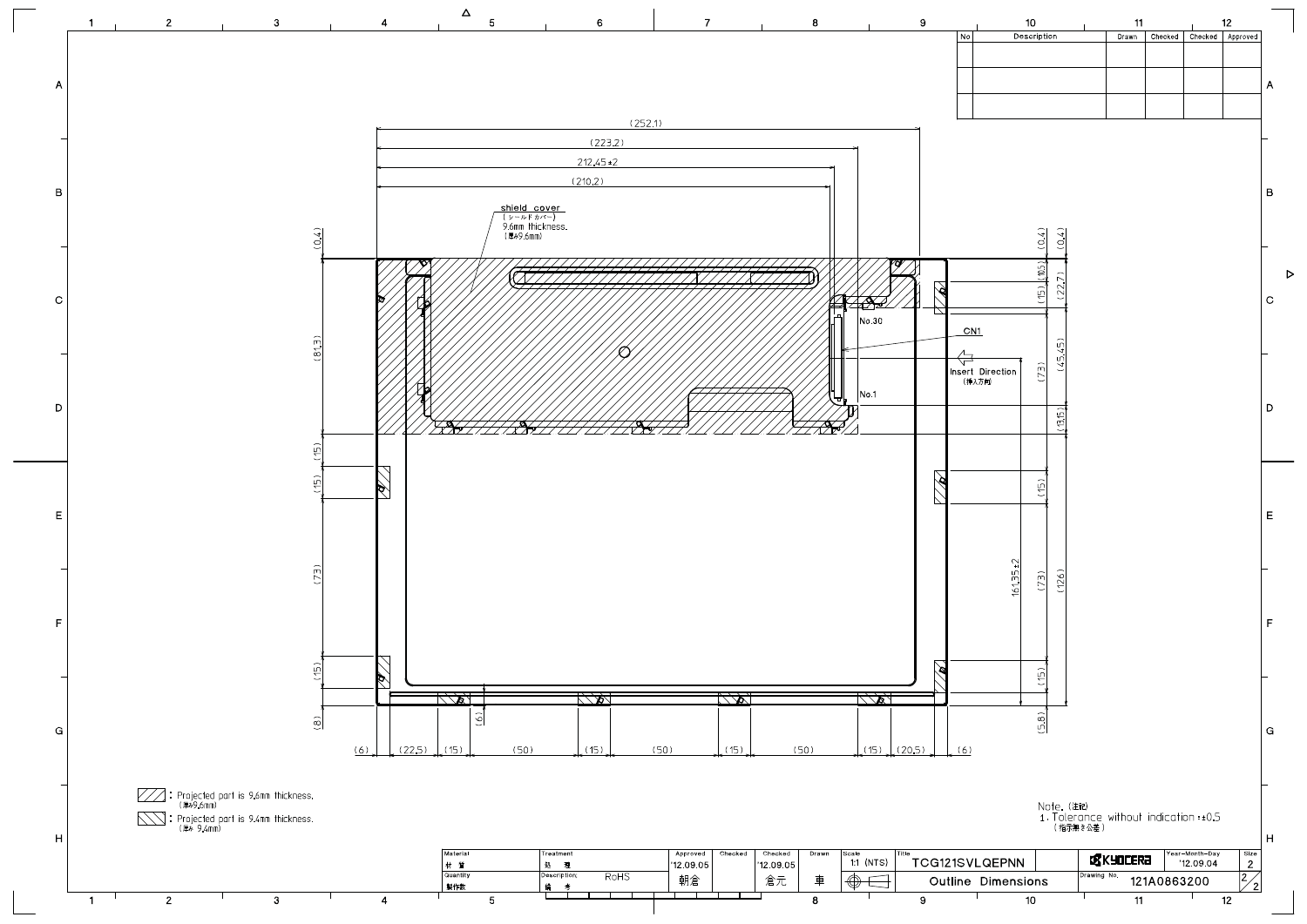| Spec No. | TQ3C-8EAF0-E2YAC67-00 |
|----------|-----------------------|
| Date.    | February $28, 2013$   |

# KYOCERA INSPECTION STANDARD

# TYPE : TCG121SVLQEPNN-AN20

 KYOCERA CORPORATION SHIGA YASU PLANT LCD DIVISION

| Original          |          | Designed by $:$ Engineering dept. | Confirmed by $:QA$ dept. |                               |          |
|-------------------|----------|-----------------------------------|--------------------------|-------------------------------|----------|
| Issue Date        | Prepared | Checked                           | Approved                 | Checked                       | Approved |
| February 28, 2013 | Nakao    |                                   |                          | IC. Mori M. FijiTani [Hamans] | $.$ for  |

# Revision record

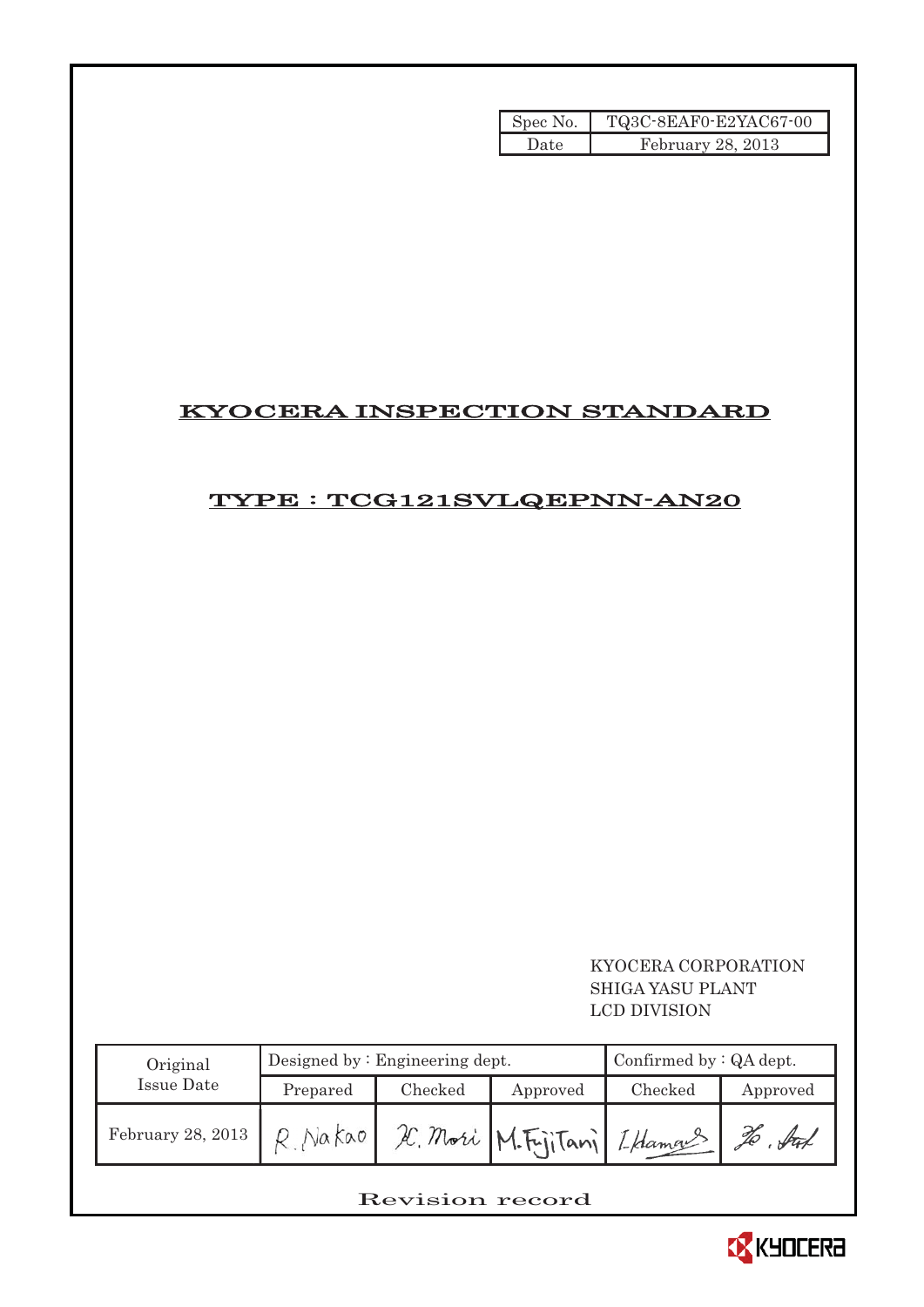

|         |              |          | ${\rm Spec}$ No.<br>${\bf TQ3C\text{-}SEAF0\text{-}E2YAC67\text{-}00}$ |              | Part No.<br>$\operatorname{TCG121SVLQEPNN-AN20}$ |          | Page |
|---------|--------------|----------|------------------------------------------------------------------------|--------------|--------------------------------------------------|----------|------|
|         | $\rm{Date}$  |          | Designed by : Engineering dept.                                        |              | Confirmed by $\colon$ QA dept.                   |          |      |
|         |              | Prepared | $\rm Checked$                                                          | Approved     | $\rm Checked$                                    | Approved |      |
|         |              |          |                                                                        |              |                                                  |          |      |
| Rev.No. | ${\it Date}$ | Page     |                                                                        | Descriptions |                                                  |          |      |
|         |              |          |                                                                        |              |                                                  |          |      |
|         |              |          |                                                                        |              |                                                  |          |      |
|         |              |          |                                                                        |              |                                                  |          |      |
|         |              |          |                                                                        |              |                                                  |          |      |
|         |              |          |                                                                        |              |                                                  |          |      |
|         |              |          |                                                                        |              |                                                  |          |      |
|         |              |          |                                                                        |              |                                                  |          |      |
|         |              |          |                                                                        |              |                                                  |          |      |
|         |              |          |                                                                        |              |                                                  |          |      |
|         |              |          |                                                                        |              |                                                  |          |      |
|         |              |          |                                                                        |              |                                                  |          |      |
|         |              |          |                                                                        |              |                                                  |          |      |
|         |              |          |                                                                        |              |                                                  |          |      |
|         |              |          |                                                                        |              |                                                  |          |      |
|         |              |          |                                                                        |              |                                                  |          |      |
|         |              |          |                                                                        |              |                                                  |          |      |
|         |              |          |                                                                        |              |                                                  |          |      |
|         |              |          |                                                                        |              |                                                  |          |      |
|         |              |          |                                                                        |              |                                                  |          |      |
|         |              |          |                                                                        |              |                                                  |          |      |
|         |              |          |                                                                        |              |                                                  |          |      |
|         |              |          |                                                                        |              |                                                  |          |      |
|         |              |          |                                                                        |              |                                                  |          |      |
|         |              |          |                                                                        |              |                                                  |          |      |
|         |              |          |                                                                        |              |                                                  |          |      |
|         |              |          |                                                                        |              |                                                  |          |      |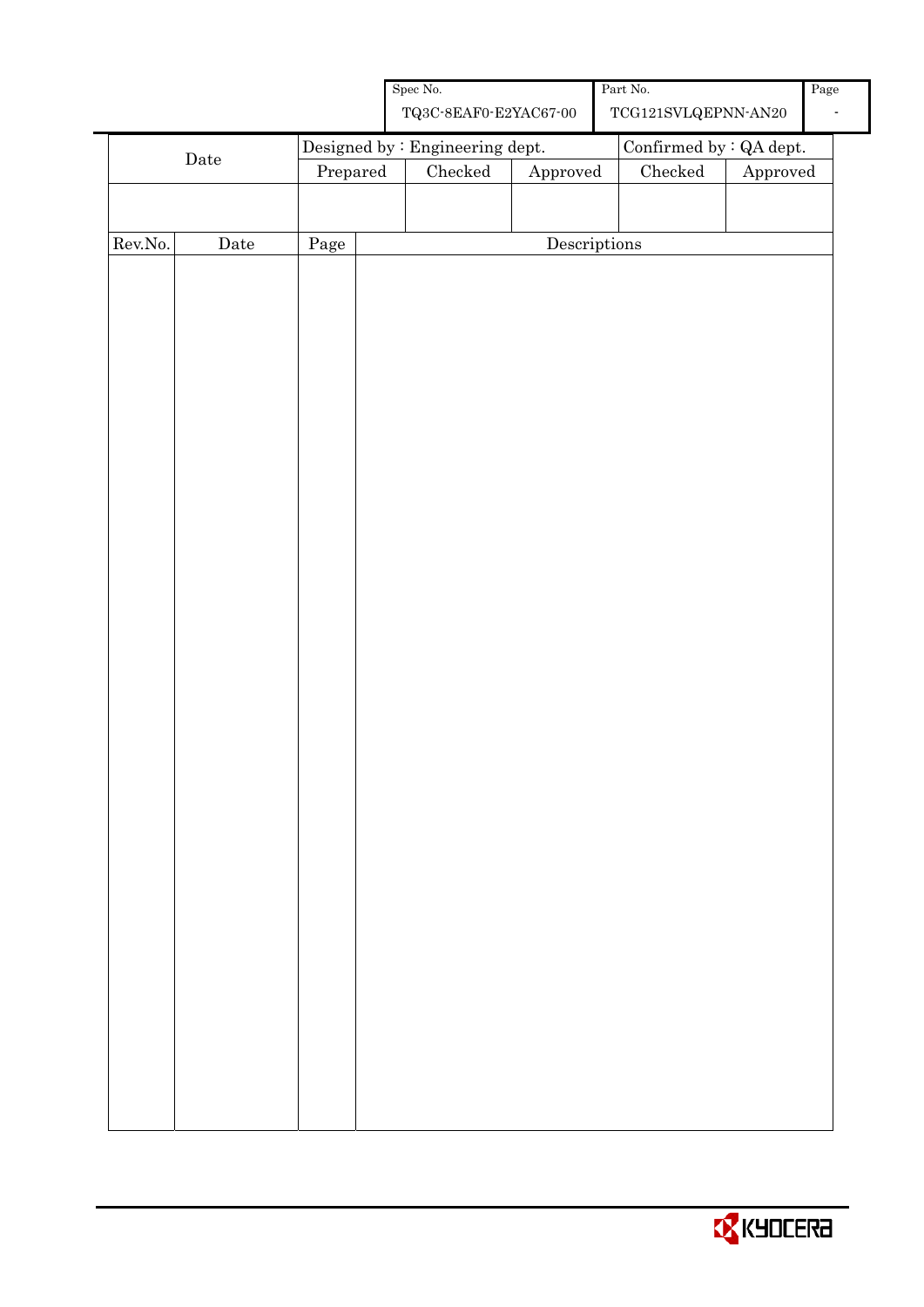# Page 1

# Visuals specification

| 1) Note |
|---------|
|---------|

|                 |                |                                                                     | Note                                                                                                                                                                |  |  |  |  |  |
|-----------------|----------------|---------------------------------------------------------------------|---------------------------------------------------------------------------------------------------------------------------------------------------------------------|--|--|--|--|--|
| General         | 1.<br>consent. |                                                                     | Customer identified anomalies not defined within this inspection standard shall be<br>reviewed by Kyocera, and an additional standard shall be determined by mutual |  |  |  |  |  |
|                 | 2.             |                                                                     | This inspection standard about the image quality shall be applied to any defect within                                                                              |  |  |  |  |  |
|                 |                | the active area and shall not be applicable to outside of the area. |                                                                                                                                                                     |  |  |  |  |  |
|                 | 3.             | Inspection conditions                                               |                                                                                                                                                                     |  |  |  |  |  |
|                 | Luminance      | : 500 Lux min.                                                      |                                                                                                                                                                     |  |  |  |  |  |
|                 |                | Inspection distance                                                 | $\div$ 300 mm.                                                                                                                                                      |  |  |  |  |  |
|                 | Temperature    |                                                                     | $: 25 + 5$                                                                                                                                                          |  |  |  |  |  |
|                 | Direction      |                                                                     | : Directly above                                                                                                                                                    |  |  |  |  |  |
| Definition of   | Dot defect     | Bright dot defect                                                   | The dot is constantly "on" when power applied to the                                                                                                                |  |  |  |  |  |
| inspection item |                |                                                                     | LCD, even when all "Black" data sent to the screen.                                                                                                                 |  |  |  |  |  |
|                 |                |                                                                     | Inspection tool: 5% Transparency neutral density filter.                                                                                                            |  |  |  |  |  |
|                 |                |                                                                     | Count dot: If the dot is visible through the filter.                                                                                                                |  |  |  |  |  |
|                 |                |                                                                     | Don't count dot: If the dot is not visible through the<br>filter.                                                                                                   |  |  |  |  |  |
|                 |                |                                                                     | <b>BRGB</b><br>G<br>R G B<br>$\mathbf{p}$<br>R<br>G<br>в<br>G B<br>dot defect<br>R G B<br>R<br>BR.<br>G                                                             |  |  |  |  |  |
|                 |                | Black dot defect                                                    | The dot is constantly "off" when power applied to the                                                                                                               |  |  |  |  |  |
|                 |                |                                                                     | LCD, even when all "White" data sent to the screen.                                                                                                                 |  |  |  |  |  |
|                 |                | Adjacent dot                                                        | Adjacent dot defect is defined as two or more bright dot                                                                                                            |  |  |  |  |  |
|                 |                |                                                                     | defects or black dot defects.                                                                                                                                       |  |  |  |  |  |
|                 |                |                                                                     | G<br><b>BR</b><br>G B R<br>RGBRGBRGB<br>dot defect<br>G<br><b>BR</b><br>G<br>в<br>G<br>в                                                                            |  |  |  |  |  |
|                 | External       | Bubble, Scratch,                                                    | Visible operating (all pixels "Black" or "White") and non                                                                                                           |  |  |  |  |  |
|                 | inspection     | Foreign particle                                                    | operating.                                                                                                                                                          |  |  |  |  |  |
|                 |                | (Polarizer, Cell,                                                   |                                                                                                                                                                     |  |  |  |  |  |
|                 |                | Backlight)                                                          |                                                                                                                                                                     |  |  |  |  |  |
|                 |                | Appearance                                                          | Does not satisfy the value at the spec.                                                                                                                             |  |  |  |  |  |
|                 |                | inspection                                                          |                                                                                                                                                                     |  |  |  |  |  |
|                 | Definition     | Definition of circle size                                           | Definition of linear size                                                                                                                                           |  |  |  |  |  |
|                 | of size        |                                                                     | )/2                                                                                                                                                                 |  |  |  |  |  |